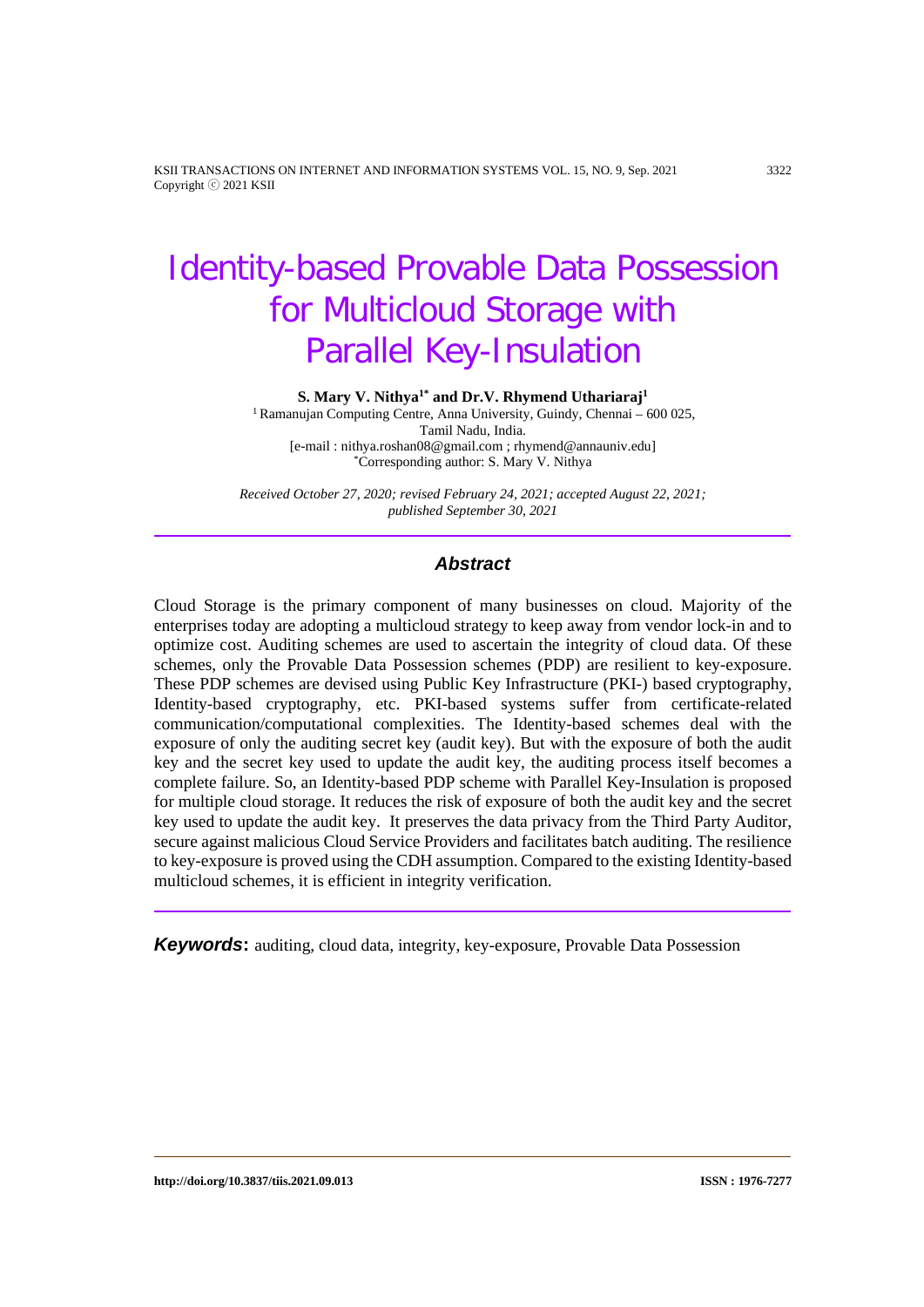# **1. Introduction**

**C**loud storage has become a vital resource. Several enterprises are moving to cloud for business related data storage and applications. The need has massively increased these days due to the COVID-19 pandemic [1]. AWS, Azure, Dropbox, Google Drive, IBM Cloud are some of the prominent Cloud Service Providers (CSPs) who are serving enterprises. To deal with data growth and vendor-lock in, to optimize cost and performance [2, 3], many large enterprises adopted a multicloud strategy which can be multiple public or multiple private or hybrid cloud. Some of them store sensitive data such as business plans, financial records etc. even in public clouds. Despite the benefits of multicloud storage, there are challenges of confidentiality, integrity, availability etc. Of all the challenges, data integrity  $[4]$  is the principal focus of cloud clients since loss of data can damage the business of the client.

## **1.1. Auditing**

The integrity of cloud data is affected by many factors, which may be accidental or intentional [5]. Hardware/software failures, human errors and misdeeds can damage the data. So, it is the duty of the cloud clients to audit the data periodically [6] and ensure that it is neither altered nor deleted. Most of the schemes for cloud data auditing use the Provable Data Possession (PDP) model [7]. This model eliminates the download of actual data from the cloud called blockless verification. Blockless verification reduces the communication cost of data download.

To enable auditing, each data block stored in the cloud has an authentication tag signed using the client's secret key called the auditing secret key or the audit key. Exposure of the audit key is a critical issue since it forsakes the purpose of auditing itself. Both the semi-trusted CSP and the malicious CSP may try to acquire the key. Enterprises also run through the security risk of managing cryptographic keys. With the key, a semi-trusted CSP can attempt to hide from the client, the unforeseen failures like data loss inorder to avoid losing status and profits. A malicious CSP may intentionally delete the infrequently accessed data to allure additional clients and still successfully pass during the audit  $[8]$ . Key disclosure is mostly undetectable or detected only after some serious impairment. It is also unavoidable. So, it is necessary to minimize the impact of key- exposure even before being informed about the exposure.

The audit key exposure issue is handled in some of the PDP schemes (Public Key Infrastructure (PKI-) based schemes and Identity-based schemes) for single cloud storage. In these schemes, the audit key evolves over time i.e., the lifetime of the data file is partitioned into time periods and the audit key is updated at the beginning of time periods [8-15]. Some of these schemes are secure in the preceding time periods of the exposed key (forward security). The remaining schemes are secure in both the past and the future time periods of the exposed key (forward and backward security). The PKI-based schemes [8-13] use public key certificates. So, there are communication cost and computational overhead of certificate management/verification especially in the data audit of multi-clients, which is the case of enterprise storage. These schemes still face the key-management problem. The Identity-based key-insulated scheme [15] is both forward and backward secure. In this scheme, the audit key is updated together by both the key updating server and the client. The secret key of the key updating server (we will call it update key for our reference) which is obtained from the PKG and which is used to update the audit key, remains unchanged in all the time periods. The scheme [15] assumes that this update key is secure. If both the update key and the audit key of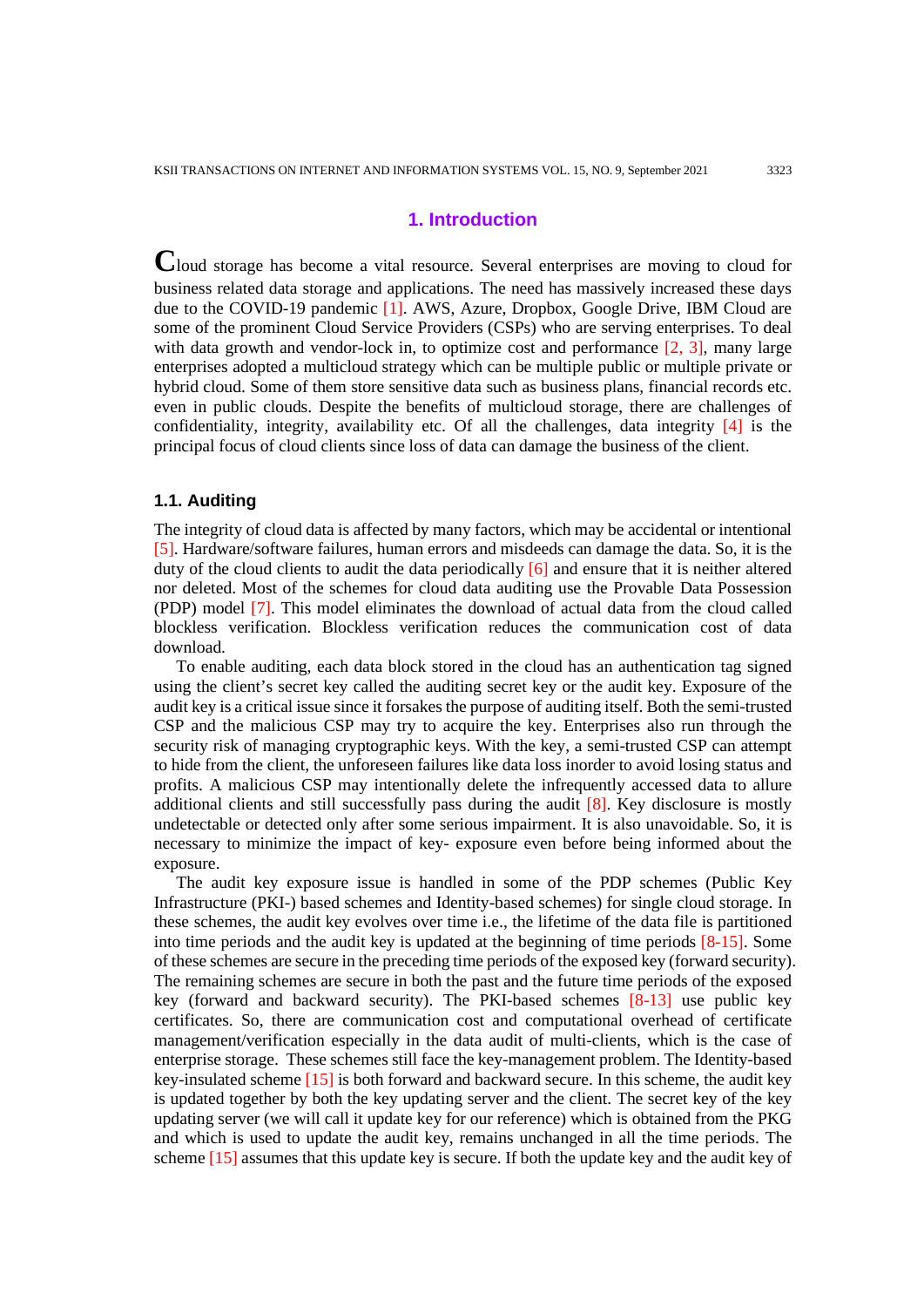a time period are exposed, then the attacker will derive the audit keys of all the time periods and the auditing process will become a complete failure. How to safeguard the security of Identity-based cloud auditing if both the update key and the audit key are exposed, is still an open problem. Finding a solution for this problem is the primary objective of this work.

#### **1.2 Literature Survey**

Research works on key-exposure resilience are reviewed with a focus on the above said objective. In 2007, Ateniese et al. [7] defined a protocol for PDP and also proposed two PDP schemes to ascertain the possession of data in far-off servers. These schemes used homomorphic verifiable tags and the technique of random sampling. Following the scheme in [7], many PDP schemes  $[4 - 26]$  have evolved over time. But the key-exposure issue was first analysed only in 2015 by Yu et al. [8].

The PKI-based PDP schemes in [8-13] audit the data stored in a single cloud and are resilient to the exposure of the audit key. The scheme in [8] provides only forward security and so can prevent the forgery of authenticators of only past time periods. In this scheme, the client must update the key in every time period. To relieve the client from the burden of key updation, the scheme in [9] outsourced the updation of the encrypted version of the audit key to the TPA (Third Party Auditor). The scheme of [10] is both forward and backward secure. The update operation is jointly executed by both the TPA and the client. The update is done using the secret keys of both the TPA and the client. The scheme does not consider the exposure of the secret key of the TPA. The scheme in  $[11]$  handles this exposure by providing intrusion resilience. Here, the secret keys of both the TPA and the client also change in every time period. The adversary will not be able to obtain the audit key even if the secret keys of both the client and the TPA of different refreshing periods are exposed. The intrusion resilient scheme of [12] has the cloud server update the authenticators of data blocks using the key computed from the latest audit key. The forward secure scheme of [13] considers the leakage of partial information about the audit key. All these PKI-based schemes have computational and communication overhead of certificate usage [20]. Furthermore, the TPA faces the problem of key-management in the case of multiple clients.

Identity-based cloud auditing schemes of [4, 14-23] skip the need for certificates. In these schemes, the audit key for the initial time period is computed by a trusted third party, the Private Key Generator (PKG) using the identity  $ID$  of the client. The  $ID$  can be the client's email address, phone number etc. The Identity-based key-exposure resilient schemes of [14, 15] are limited only to single cloud storage. The lattice-based scheme of [14] is only forward secure. The scheme of [15] provides both forward and backward security of the audit key. It also supports batch verification of multiple clients' data which is called batch auditing. It guards the privacy of data from the TPA. It is safe from semi-trusted cloud servers. A malicious cloud server can intentionally delete or modify the cloud data and can go unnoticed. Without retaining the original data blocks, the malicious cloud can generate valid proofs even without the audit key and can pass the audit. This limitation is a side-effect of the privacypreserving feature. Moreover, as already mentioned, it does not consider the exposure of the update key.

The first Identity-based multicloud auditing scheme proposed by Wang [4] in 2015, preserves data privacy against the TPA but is not secure against malicious CSPs. Like in [15], the cloud can generate the audit response without the actual data blocks  $[16, 17]$ . This security flaw is fixed in [17]. The Identity-based multicloud schemes of [16-19] facilitate batch auditing.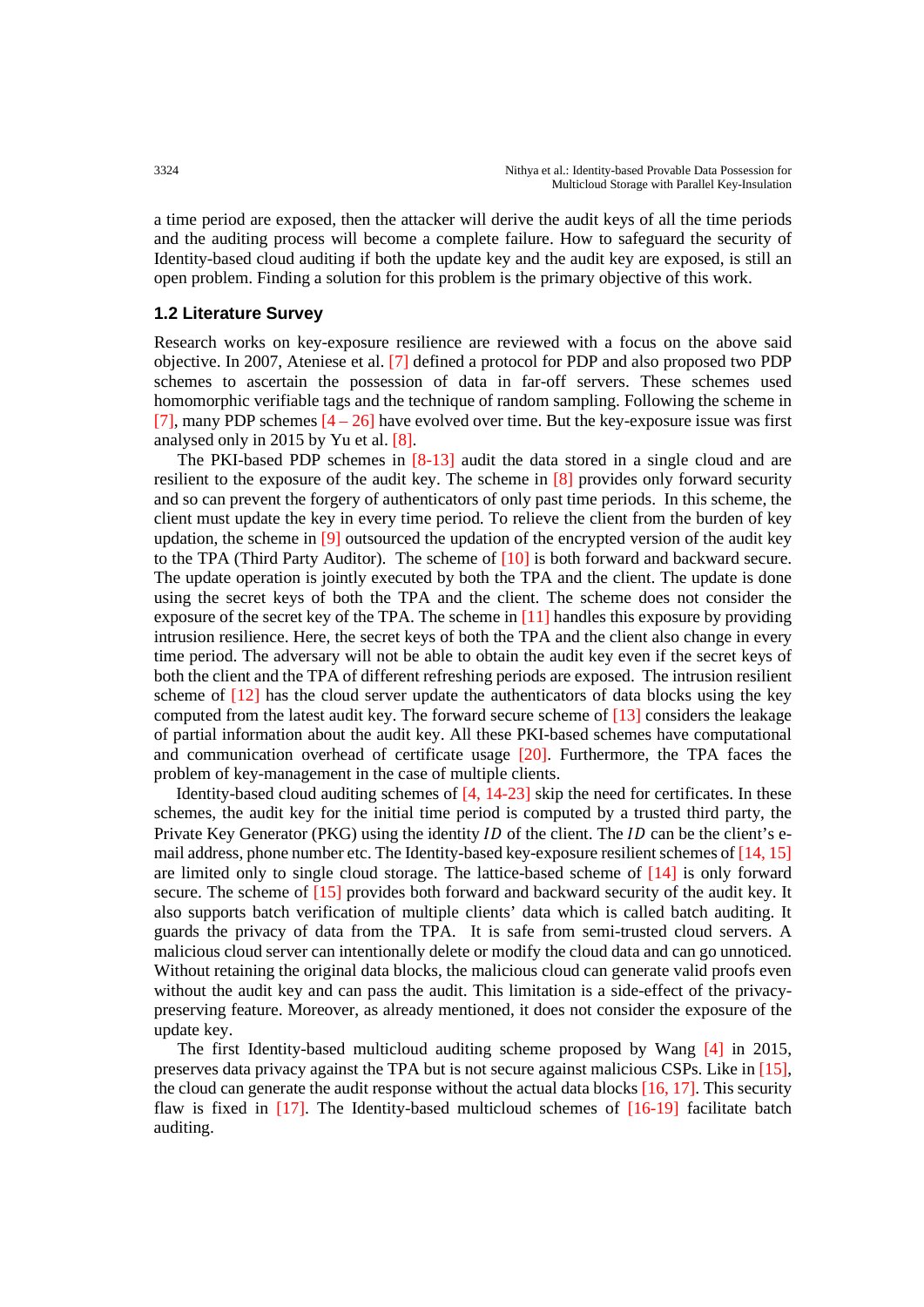From the analysis of PDP schemes with key-exposure resilience, it is observed that, PKIbased schemes incur certificate related overhead and still have the key-management problem. Some of the Identity-based PDP schemes are not secure against malicious CSPs. The exposure of the update key in Identity-based cloud auditing is still an open problem. Furthermore, multicloud auditing schemes have not regarded the key-exposure problem so far. These are some of the issues in the aspect of key-exposure open for further research.

#### **1.3 Contribution**

Based on the issues identified, in this research, an Identity-based PDP scheme with parallel key-insulation is proposed for auditing the data distributed to multiple clouds. The main features of the proposal are:

- 1. The system model of [15] is extended to support auditing of multiple cloud storage. A CSP interfacing between the TPA and the cloud servers must be a trusted entity. So, the cloud client/TPA in our scheme will interact directly with the cloud servers.
- 2. The proposed scheme extends the scheme of [15] to support parallel key-insulation [27]. With this feature, there is more than one key updating server (called the Key Updater) and one update key per Key Updater. In each time period, one of the update keys is used to update the audit key. The same update key will not be used in all the time periods. If only the audit key of a time period is exposed, then like the scheme in [15], our proposed scheme is both forward and backward secure. If one of the Key Updaters is compromised and the audit key of a time period is exposed to the adversary, then unlike in [15], the adversary cannot derive the audit keys of all the time periods. He can compute the audit key of only one time period.
- 3. The scheme protects the privacy of data using the hardness assumption of discretelogarithm problem in cyclic groups. So, during audit, the TPA will not be able to fetch any information about the data from the response messages received from the clouds. It is also secure against malicious CSPs. The scheme in [15] is secure only against semi-trusted CSPs.
- 4. The scheme can be extended to handle batch auditing and can audit the data blocks of multiple clients simultaneously.

The remaining part of the paper is systematized as follows. The System Model, the notations, the Security Model and the Preliminaries of the proposed scheme are presented in Section 2. Section 3 gives the detailed algorithmic explanation of the proposed scheme followed by detailed security and performance analysis in Sections 4 and 5 respectively. Section 6 concludes highlighting the contributions and the future work.

# **2. Models and Notations**

#### **2.1. System Model**

The System Model of [15] is extended to support parallel key-insulation and to audit the data distributed in multiple clouds. **Fig. 1** portrays our System Model. In this model, a firm is assumed to store business related data in various clouds. The lifetime of all data files in our system is divided into  $0, 1, 2, 3, \dots$  time periods. Like the scheme in [21], the system entity, PKG, is assumed to be from within the firm.

The role of each system entity is as follows:

Cloud Servers are the cloud storage servers  $CS_1, CS_2, \ldots, CS_r$ . There are many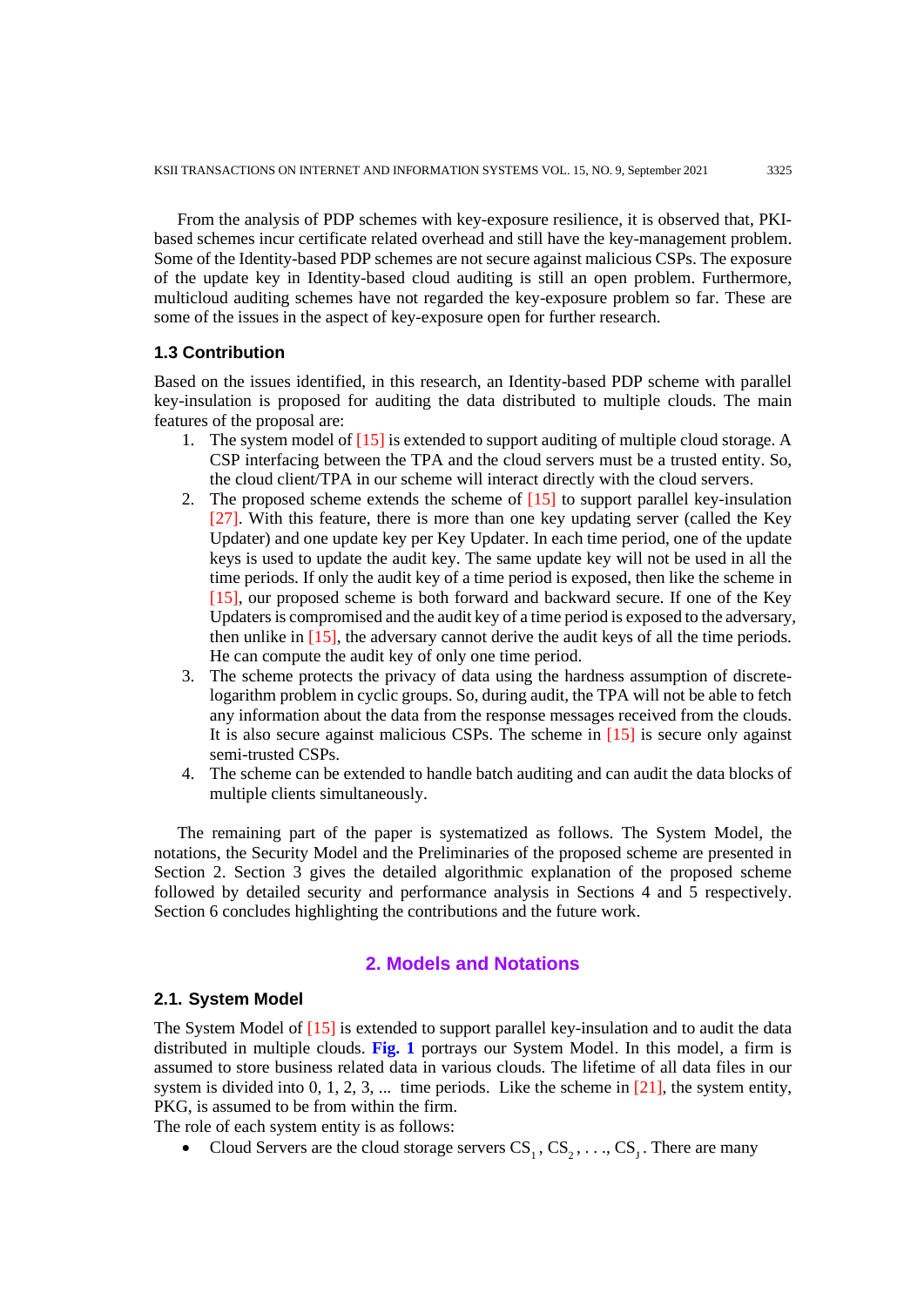CSPs and each storage server is assumed to be from a distinct cloud.

- Cloud Clients are the staff of the firm, authorized to utilize the cloud storage service for storing official data. A file *F* of a client is divided into data blocks of fixed size. In a time period *t*, the cloud client can generate the authentication tags for the data blocks. The data blocks and the corresponding tags are then distributed to the different clouds as per the information in the metadata. The metadata is a data storage dictionary. It contains one record per data block, giving the details of the cloud server where the data block is stored. It is prepared by the client and is shared with the TPA. The number of data blocks of a file can grow over time and the metadata can also be updated.
- Private Key Generator (PKG) is a server in the IT department of the firm and is considered to be a trusted party. It generates the secret keys called the update keys and the public keys for the Key Updaters. There is one update key per Key Updater. It generates the audit key for a cloud client only for the initial time period i.e., the zeroth time period.
- Key Updaters are the servers in the IT department and are presumed to be trusted. These servers are independent of each other. Each client has two secret keys, the time key and the audit key. A Key Updater computes the time key in time period  $t \ge 1$  using the update key received from the PKG. The time key is then used by the client to update the audit key. The Key Updaters take turns in a round robin fashion to compute the time key of a client. In the above system model, there are three Key Updaters. In general, there can be any number of Key Updaters.



• TPA audits the data stored in multiple clouds. This entity is designed to handle auditing of single client's data as well as batch auditing. It possess the storage metadata and must be trusted. During audit, the TPA uses the metadata to generate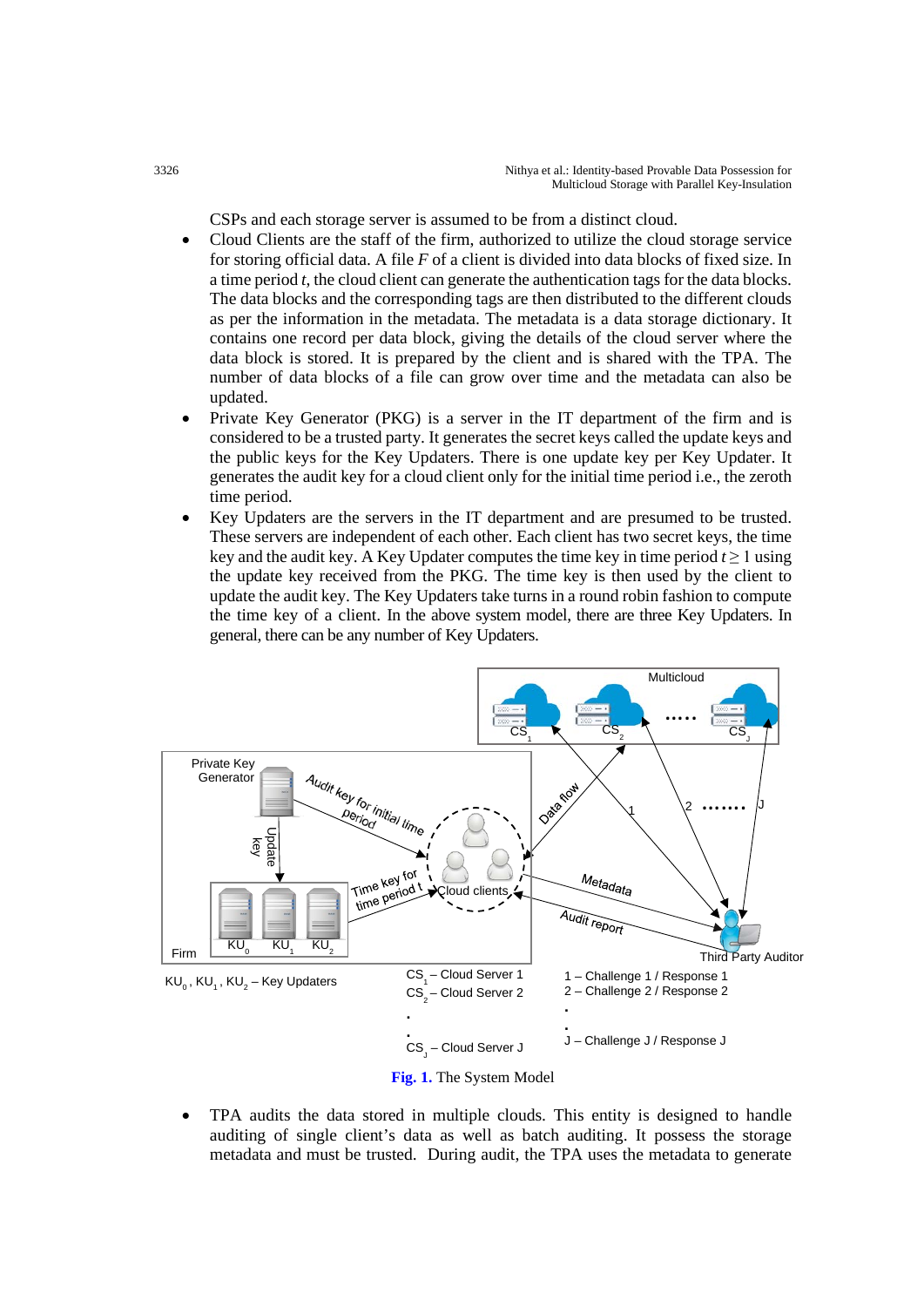the challenge message for every cloud server. Each of these cloud servers reply back with a response message and the TPA verifies them all. After the audit, the TPA generates the audit report and sends it to the cloud client.

# **2.2. Notations**

The notations used in the proposed scheme are presented in **Table 1**.

| <b>Notation</b>                     | <b>Description</b>                                                                               |
|-------------------------------------|--------------------------------------------------------------------------------------------------|
| $G_1$ and $G_2$                     | multiplicative cyclic groups of prime order $q$                                                  |
| $Z_q^*$                             | $\{1, 2, 3, q-1\}$                                                                               |
| $e: G_1 \times G_1 \rightarrow G_2$ | bilinear map used for pairing operation                                                          |
| g, u, P                             | generators of $G_1$                                                                              |
| $H_1$ , $H_2$ , $H_3$               | cryptographic hash functions                                                                     |
| $\overline{f}$                      | pseudo-random function                                                                           |
| $\alpha$                            | master secret key                                                                                |
| PК                                  | system public key                                                                                |
| $\beta_0$ , $\beta_1$ and $\beta_2$ | update keys (secret keys) of Key Updaters $KU_0$ , $KU_1$ and $KU_2$ respectively.               |
| $PK_0, PK_1$ and $PK_2$             | public keys of $KU_0$ , $KU_1$ and $KU_2$ respectively                                           |
| $ID$ and $t$                        | identity and time period of a client                                                             |
| $D_0$                               | audit key of $t = 0$                                                                             |
| $D_t$                               | audit key of $t \ge 1$                                                                           |
| $R_t$                               | time key of $t \ge 1$                                                                            |
| $\boldsymbol{n}$                    | number of data blocks of a client                                                                |
| $\boldsymbol{S}$                    | number of sectors of a data block                                                                |
| $\boldsymbol{r}$                    | set of random numbers for data block sectors                                                     |
| $CS_i$                              | $j^{th}$ cloud server                                                                            |
| $\overline{F}$                      | data file of a client                                                                            |
| $F_k$                               | $k^{th}$ data block of F, stored in $CS_i$                                                       |
| $F_{kl}$                            | a single sector of data block $F_k$                                                              |
| $\sigma_{\boldsymbol{k}}$           | authentication tag of data block $F_k$                                                           |
| $F_{ik}$                            | $k^{th}$ data block of $i^{th}$ client, stored in $CS_i$ (used in batch auditing and in security |
|                                     | proof)                                                                                           |
| $\sigma_{ik}$                       | authentication tag of data block $F_{ik}$ (used in batch auditing and in security<br>analysis)   |
| <b>MT</b>                           | Metadata table of a client containing storage information on data blocks                         |
| $\mathcal C$                        | set of challenged clouds                                                                         |
| chal                                | an audit challenge message split into many $chalj$                                               |
| chal <sub>i</sub>                   | a challenge message for $CS_i$                                                                   |
|                                     | random key for $CS_i$                                                                            |
| $\{v_k\}$                           | set of coefficients computed by $CS_i$ using $a_i$                                               |
| $P_i$                               | audit response for $chal_i$ from $CS_i$                                                          |

**Table 1.** Description of Notations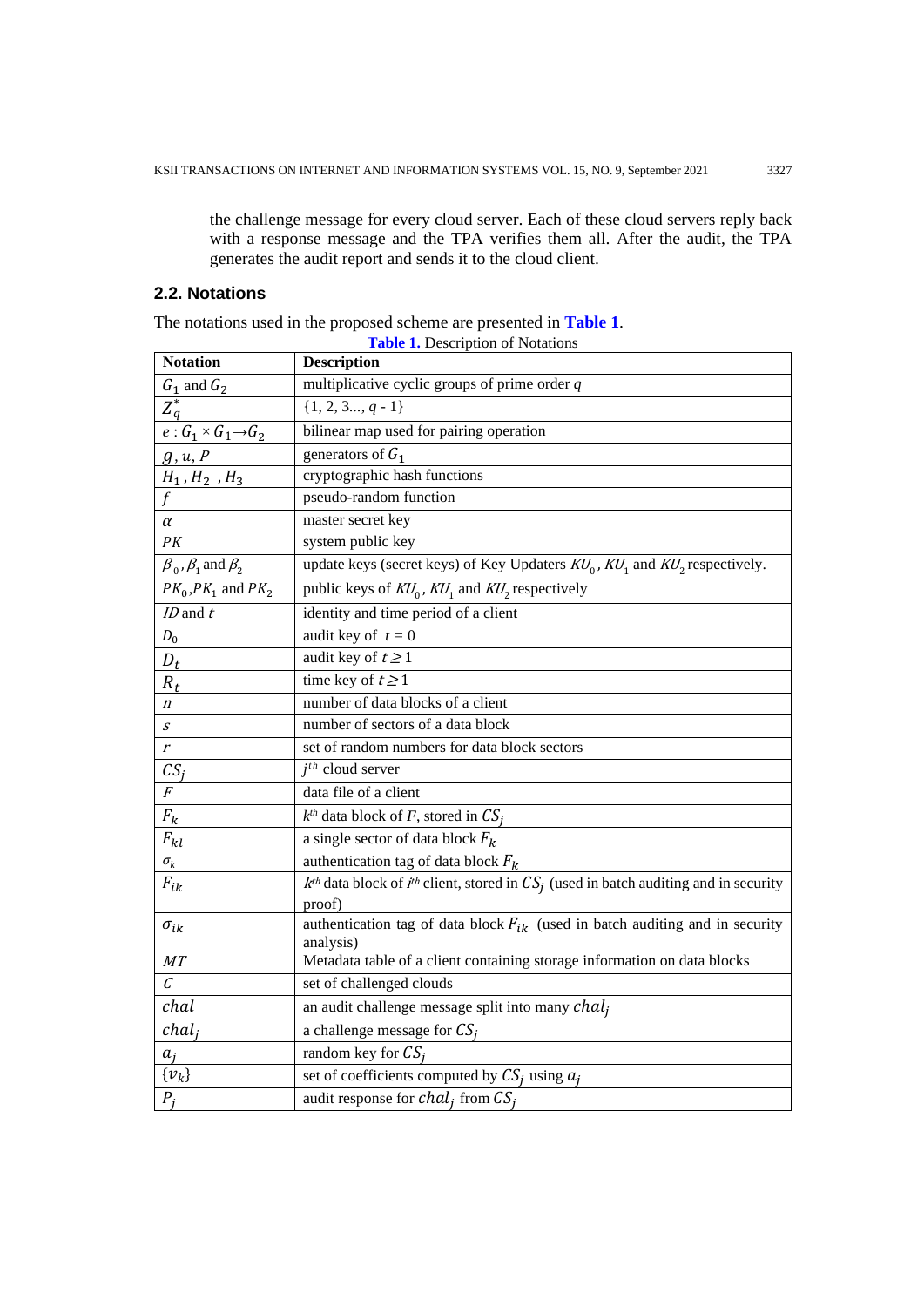# **2.3. Brief description of the algorithms and the Security Model**

The algorithms of the Identity-based multicloud auditing protocol with parallel-key insulation are briefed as follows:

- **SysSetup**  $(1^{\gamma}) \rightarrow (params, \alpha, \beta_0, \beta_1, \beta_2)$ : The PKG runs this algorithm. The algorithm takes the security parameter  $\gamma$  and generates the system parameters – *params,*  $\alpha$ *,*  $\beta_0$ *,*  $\beta_1$ *, and*  $\beta_2$ *. params* is a set of public parameters.  $\alpha$  is the master secret key.  $\beta_0$ ,  $\beta_1$ ,  $\beta_2$  are the secret keys of the Key Updaters  $KU_0$ ,  $KU_1$  and  $KU_2$  respectively. These secret keys are also called the update keys.  $PK$  is the system public key. Similarly,  $PK_0$ ,  $PK_1$  and  $PK_2$  are the public keys of  $KU_0$ ,  $KU_1$  and  $KU_2$  respectively.<br>These public keys are included in *params*. These public keys are included in
- **InitialAuditKeyGen** (*params*,  $\alpha$ ,  $\beta_0$ ,  $\beta_1$ ,  $\beta_2$ ,  $ID$ )  $\rightarrow$  ( $D_0$ ) : The PKG runs this algorithm. The algorithm creates the audit key  $D_0$  of a client using *ID, params*,  $\alpha$ ,  $\beta_0$ ,  $\beta_1$  and  $\beta_2$ .  $D_0$  represents the audit key of time period  $t = 0$ .
- **TimeKeyGen** (*params*,  $\beta_w$ , *ID*, *t*)  $\rightarrow$  ( $R_t$ ) : The Key Updater  $KU_w$  ( $KU_0$  or  $KU_1$  or  $KU_2$ ) runs this algorithm at the start of every time period  $t \ge 1$ , to generate the time key  $R_t$  of a client. And it is created using the corresponding update key  $\beta_{w}$ . The inputs *ID* and  $t$  for this algorithm are received from the client. For a particular time period  $t$ , only one  $KU_w$  runs this algorithm.
- **AuditKeyUpdate**  $(R_t, D_{t-1}) \rightarrow (D_t)$ : The client runs this algorithm. The algorithm calculates the audit key  $D_t$  for the period  $t(t \ge 1)$ , using the audit key  $D_{t-1}$ . The time key of the current time period,  $R_t$ , is an input to this algorithm.
- **AuthGen** (*params*,  ${F_k}$ , *r*, *ID*, *t*, *D<sub>t</sub>*)  $\rightarrow$  ( $\sigma$ ) : It can be run by the client in any period *t*. This algorithm creates the set of authentication tags  $\sigma$  for the data blocks  $\{F_k\}$  of file *F* using the audit key  $D_t$ . Here,  $F_k$  represents the  $k^h$  data block of *F*. The algorithm divides all the data blocks into same number of equal-sized sectors. *r* is a set of random numbers shared by the sectors of all the data blocks. For each data block, the client adds a record to the metadata table *MT*. The record contains the cloud server  $CS_i$ where the data block will be uploaded.
- **ChallengeGen** ( $MT$ )  $\rightarrow$  ({ $chal<sub>i</sub>$ }) : The TPA runs this algorithm to generate the audit challenge messages for multiple clouds. The algorithm first generates a single message called chal. chal consists of random selection of indices of data blocks of a client signed in a particular time period *t* and an element  $B \in G_2$ . This element B is used to provide data privacy as well as to protect the cloud data from malicious CSPs. Using the metadata table *MT*, chal is partitioned into a set of challenge messages  $\{chal_i\}$ . A *chal<sub>j</sub>* consists of the data block indices of a client stored in the same cloud server  $CS_j$ and B*.*
- **ProofGen** (*params*, *chal<sub>j</sub>*, { $F_k$ }, { $\sigma_k$ },  $S$ )  $\rightarrow$  ( $P_j$ ): This algorithm is run by the cloud servers in  $\{CS_i\}$  who receive the challenge message *chal<sub>j</sub>* from the TPA. For the challenge *chal<sub>j</sub>*, this algorithm generates the audit response  $P_i$  from the set of data blocks  ${F_k}$  and the set of authenticators  ${\{\sigma_k\}}$  (of a client) stored in  $CS_i$ .
- **ProofVerify** (*params*, {*chal<sub>i</sub>*}, { $P_i$ })  $\rightarrow$  (0/1) : The algorithm verifies the cloud data of a client and is run by the TPA. The algorithm aggregates the responses  $\{P_i\}$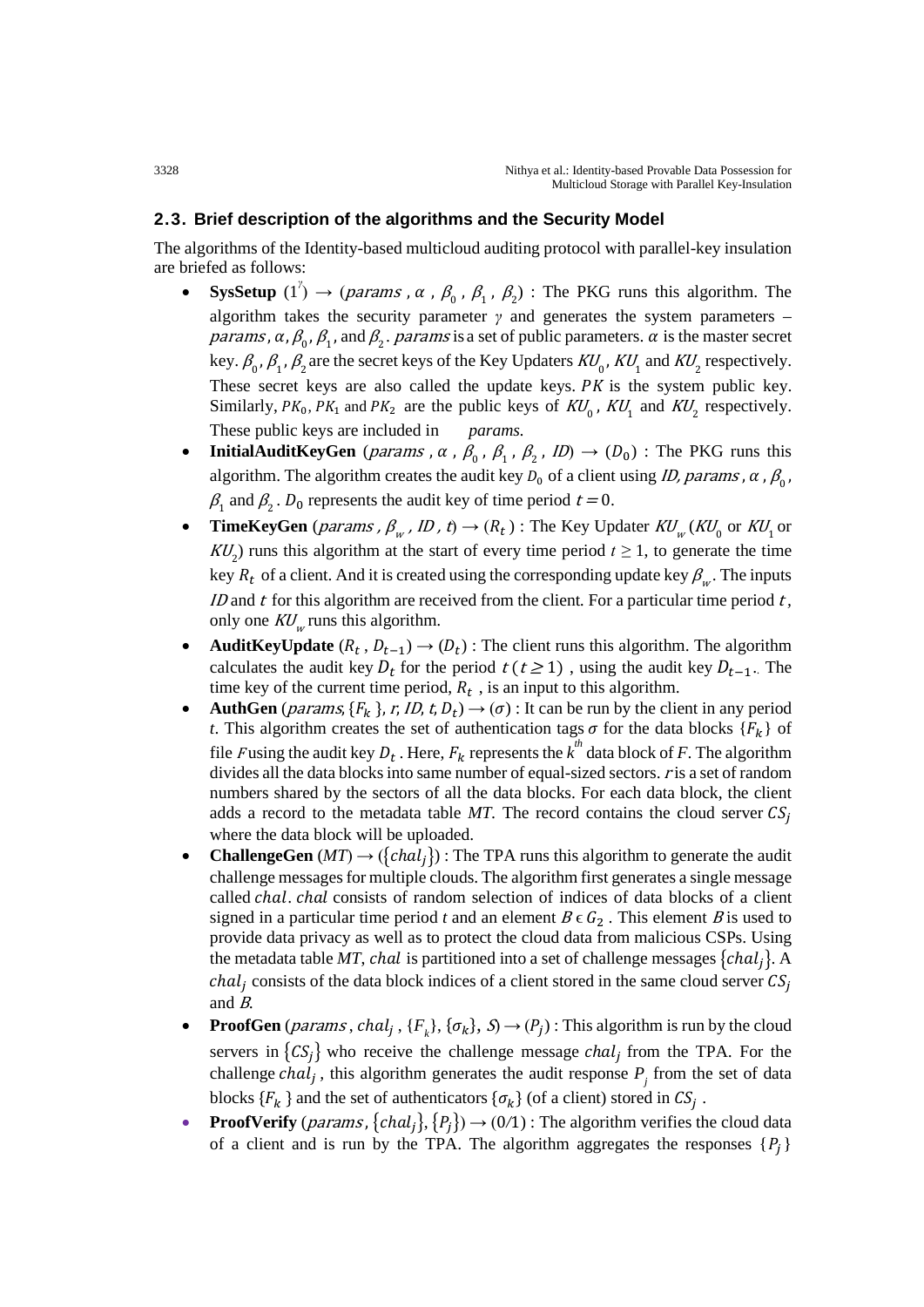received from all the challenged clouds in  $\{CS_i\}$ . It then verifies the aggregated response for a particular time period  $t$  (which is given in the challenge message) using the system public key *PK* and the public keys of the Key Updaters  $PK_0$ ,  $PK_1$  and  $PK_2$ . It returns 1, if all the challenged data blocks are secure in the multicloud storage.

BatchAuditProofGen and BatchAuditProofVerify are the algorithms for batch auditing.

- **BatchAuditProofGen** (*params*, *chal<sub>j</sub>*, { $F_{ik}$ }, { $\sigma_{ik}$ }, { $S_i$ })  $\rightarrow$  ( $P_j$ ) : This algorithm is run by all the challenged clouds in  $\{CS_i\}$ . Unlike ProofGen, here  $\{F_{ik}\}$  and  $\{\sigma_{ik}\}$  refer to the set of data blocks and the set of authenticators of several clients (subscript *i* refers to the *i*<sup>th</sup> client), stored in  $CS_j$ .  $S_i$  is unique for every file. And the audit challenge chal, consists of the indexes of data blocks of many cloud clients. The time period of the authentication tags of the data blocks of a client can be different from the other client. The algorithm generates the audit proof  $P_i$  for the data blocks of cloud clients  $\int$ *in chal<sub>i</sub>*.
- **BatchAuditProofVerify** (*params*, {*chal*<sub>j</sub>}, { $P_j$ })  $\rightarrow$  (0/1) : This algorithm is similar to the ProofVerify algorithm. It is run by the TPA to verify the integrity of the data blocks of multiple clients. Unlike ProofVerify, the audit challenge message  $chal_i$  and the audit proof message  $P_i$  involve the data blocks of multiple cloud clients.

**Definition:** An auditing protocol for multicloud storage is said to be resilient to the exposure of both the audit key and the update key, if for any adversary *A* (malicious CS), the probability with which *A* wins the Proof-Forge game on a set of data blocks of a file is negligible.

**The Proof-Forge game** is played by the adversary A and the challenger C. In this game, there are four phases, the Setup phase, the Query phase, the Challenge phase and the Forgery phase. **Setup phase:** The challenger C sets up the public parameters *params* and the public keys  $PK_0$ ,  $PK_1$  and  $PK_2$ . These public parameters and the public keys are given to A. Let's assume that the update keys  $\beta_1$  and  $\beta_2$  are exposed to the adversary.

**Query phase:** In this phase, A can query the oracles  $H_1$ ,  $H_2$ ,  $H_3$ , *AuditKey* and *AuthGen*. And C responds. Here, C runs the key update algorithms. In any time period  $t$ , A can get the audit key but must not ask the time key. <sup>A</sup> can compute the time key of certain time periods using the exposed keys  $\beta_1$  and  $\beta_2$ . In any time period t, A can query the authenticator of data blocks

 ${F_k}$  and C must compute and return the authenticators in this time period. As a time period ends, <sup>A</sup> can decide to either remain in this phase or go to the challenge phase.

**Challenge phase:** Here,  $C$  selects an identity  $ID^*$ , a time period  $t^*$  and some data block indices  $b_{1^*}$ ,  $b_{2^*}$ , ….,  $b_{c^*}$  and includes them in a challenge *chal*<sup>\*</sup>. *C* demands *A* to provide a valid proof of possession  $P^*$  for *chal*<sup>\*</sup> such that

- 1.  $(ID^*, t^*), (ID^*, t^*+1)$  and  $(ID^*, t^*+2)$  were not used previously by A to query the *AuditKey* oracle.
- *2. t*<sup>\*</sup> is the time period which requires  $\beta_0$  to compute the time key  $R_t^*$ .
- 3. None of the  $b_{k*}$  of *chal*<sup>\*</sup> was used by A to query the *TagGen* oracle in time period  $t^*$ .

Adversary A would have obtained the audit keys which are earlier to  $t^*$  and/or which are later to  $t^*+2$  in the query phase (here, 2 in  $t^*+2$  is also *no\_of\_update\_keys* - 1)*. A* would also have computed the time keys of  $t^*$ -2,  $t^*$ -1,  $t^*$ +1 and  $t^*$ +2 using the exposed keys  $\beta_1$  and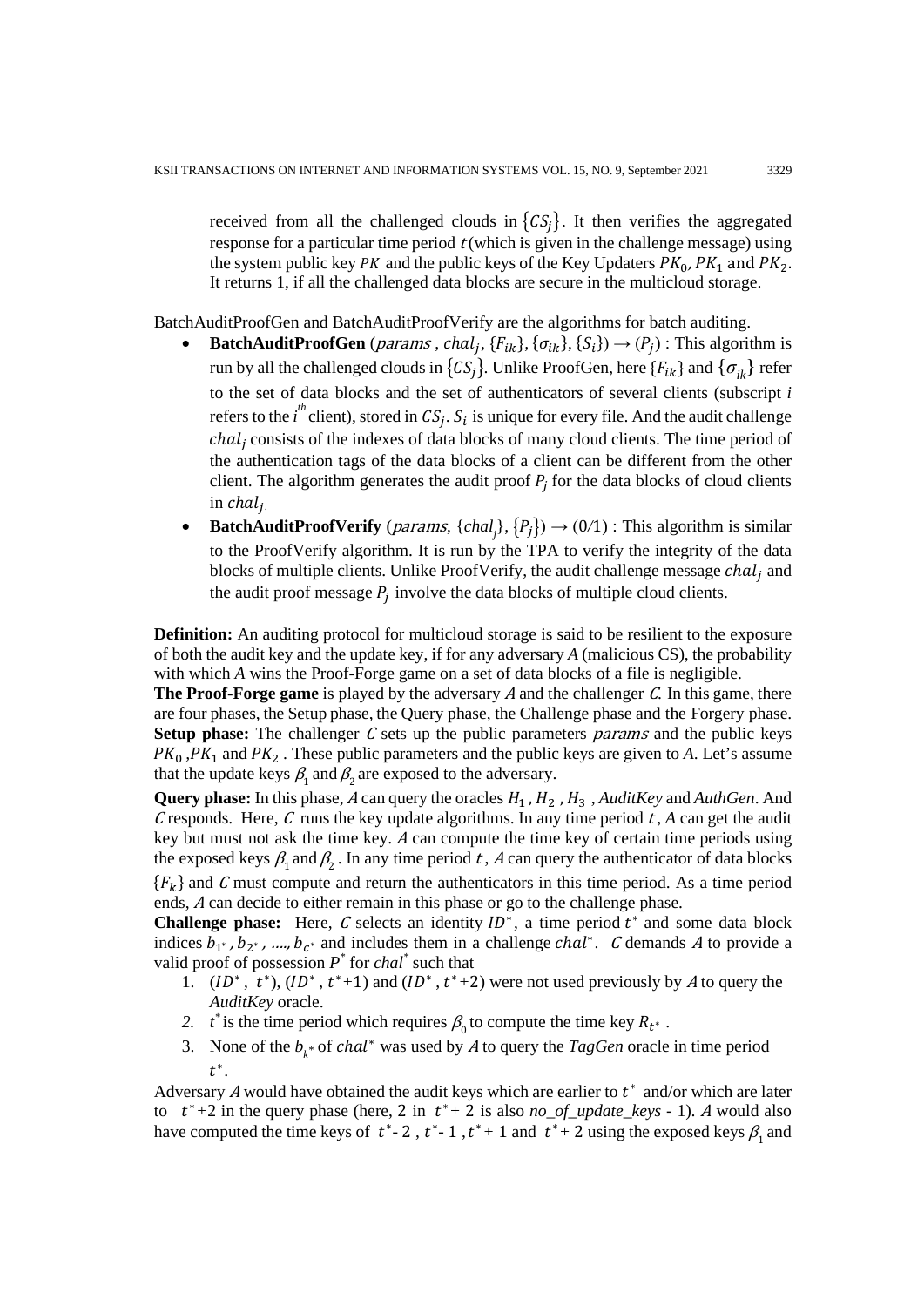$\beta_2$ . Even then, it is practically not easy for *A* to calculate the audit key of  $t^*$  without the time key  $R_{t^*}$  of  $t^*$ . Computation of  $R_{t^*}$  requires the update key  $\beta_0$  which is not known to A. **Forgery phase:** Here, *A* responds with a proof  $P^*$  for *chal*<sup>\*</sup>. A is said to win the game only if ProofVerify (*chal*<sup>\*</sup>,  $P^*$ ,  $PK$ ,  $PK_0$ ,  $PK_1$ ,  $PK_2$ ) = 1.

## **2.4. Preliminaries**

The proposed scheme uses pairing-based cryptographic algorithms to implement auditing. This section presents the bilinear map used by these algorithms and the computational problem used in security analysis.

#### • **Bilinear Map**

Consider  $G_1$  and  $G_2$  to be two multiplicative cyclic groups of large prime order q. The map  $e : G_1 \times G_1 \rightarrow G_2$  is a bilinear map [28] if all these axioms are satisfied:

- *Bilinearity:* For all  $u, v \in G_1$  and  $x, y \in Z_q^*$ ,  $e(u^x, v^y) = e(u, v)^x$
- *- Non-degeneracy:* There exists  $g, h \in G_1$  such that  $e(g, h) = 1$ <br> *Computability:* For all  $u, v \in G_1$ , we can compute  $e(u, v) \in G$
- *Computability:* For all *u*,  $v \in G_1$ , we can compute  $e(u, v) \in G_2$  in polynomial time.

## • **CDH problem**

Given  $(g, g^a, g^b)$ , where g is a generator of multiplicative group  $G_1$  of prime order q and *a*,  $b \in Z_q^*$ , the Computational Diffie-Hellman (CDH) problem [28] is to compute  $g^{ab}$ . It is assumed that the CDH problem in  $G_1$  is hard i.e., there is no efficient algorithm to solve the problem with non-negligible probability.

# **3. Detailed Description of our Proposed Scheme**

An Identity-based scheme with parallel key-insulation is proposed for multicloud auditing. It uses the System Model and the bilinear map concept of section 2. It extends the key updation technique of the general signature scheme in [29] to support three update keys. It also supports blockless verification. A data file  $F$  of a client has many data blocks distributed in cloud servers of different CSPs. Each block is divided into a fixed number of equal-sized sectors.

The lifetime of the audit key  $D_t$  of a client is partitioned into time periods 0, 1, 2, 3, 4, ... and the value of the key changes in each period*.* 0 is the initial time period (i.e., the time period  $t = 0$  initially). 1 is the next time period. 2 comes after 1. 3 comes after 2. Likewise, the time period <sup>t</sup>increments by 1. The audit key is updated at the beginning of each period. In any period, new data blocks of the file F are signed using the audit key of the corresponding period and then stored in the cloud servers. It is the client who decides which block is to be stored in which server (metadata). Similarly, in any period, a block stored in any cloud server can be modified and re-signed using the audit key of the corresponding period. The client, if he intends can also re-sign all the stored data blocks using the latest audit key without any modification. Unlike the audit key, the public keys used for integrity verification will not change in any period.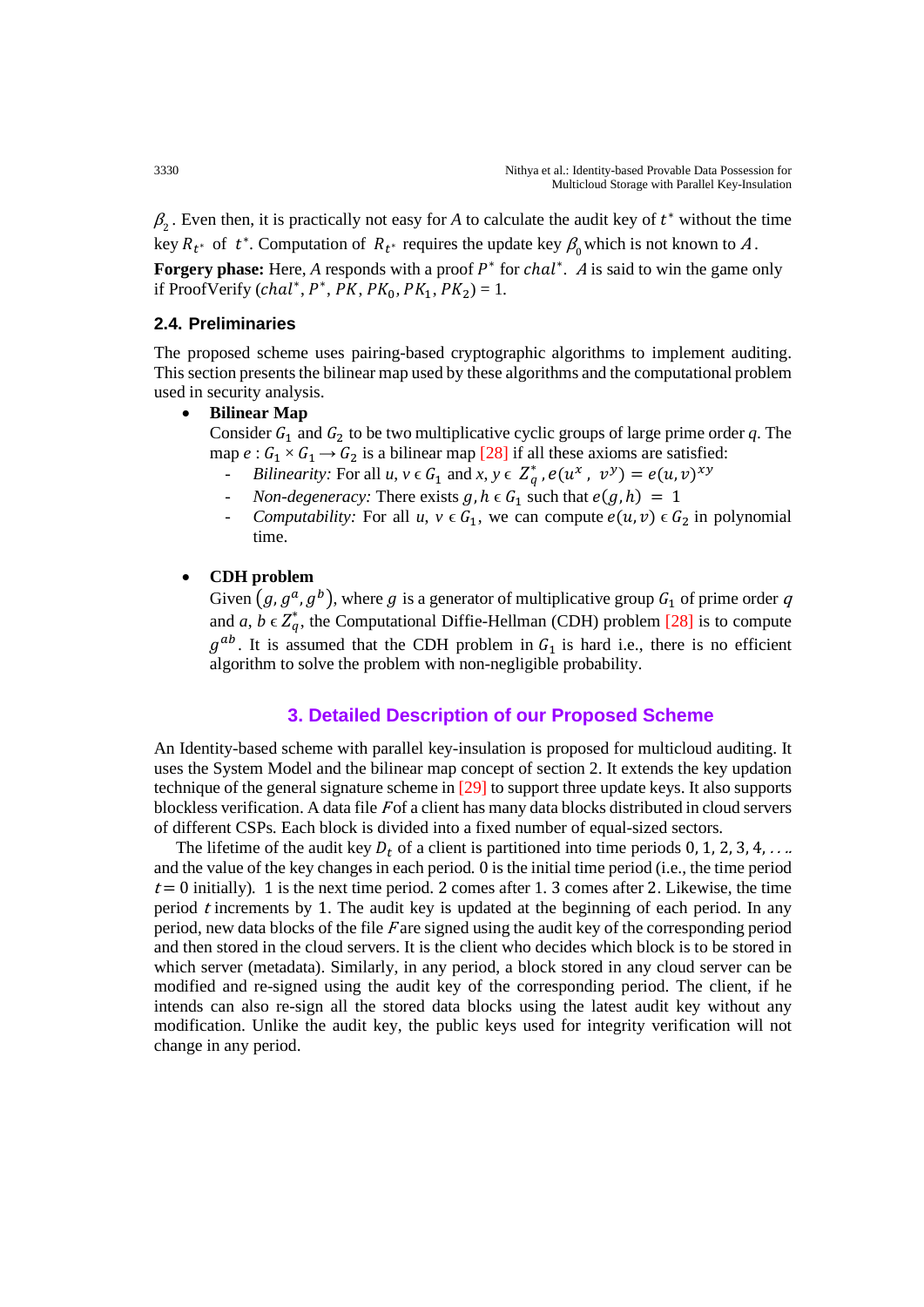Unlike in [15], there are three Key Updaters  $KU_0$ ,  $KU_1$  and  $KU_2$ . Each of the Key Updaters obtain an update key from the PKG.  $\beta_0$ ,  $\beta_1$  and  $\beta_2$  are the update keys of  $KU_0$ ,  $KU_1$  and  $KU_2$ respectively. These update keys are independent of each other. At  $t = 0$ , the audit key  $D_0$  is generated by the PKG using the master secret key  $\alpha$  and all the update keys  $\beta_{\alpha}$ ,  $\beta_{1}$  and  $\beta_{2}$  (**Fig. 2**). In every  $t \ge 1$ , the audit key  $D_{t-1}$  gets updated to  $D_t$  using the time key  $R_t$ . After the updation, both  $D_{t-1}$  and  $R_t$  are deleted.

The Key Updaters take turns in a round robin fashion to generate the time key  $R_t$ . The Key Updater  $KU_1$  uses  $\beta_1$  to create the time key in time periods 1, 4, 7, 10, 13....  $KU_2$  creates the time key in time periods 2, 5, 8, 11, 14... using  $\beta_2$ . Similarly,  $KU_0$  generates the time key in time periods 3, 6, 9, 12, 15 ... using  $\beta$ <sub>0</sub>. In general, in time period *t*,  $KU_w$  computes the time key  $R_t$  using the update key  $\beta_w$ . Here,  $w = t \mod 3$ . In all  $t \ge 1$ , the audit key  $D_t$  is computed using the time key  $R_t$  of t and the audit key  $D_{t-1}$  of t - 1. This is called updation of the audit key**. Fig. 3** illustrates the updation of the audit key in time periods 1, 2 and 3. Similarly, **Fig. 4** illustrates the updation in time periods 4, 5 and 6.

As per our proposal, if an update key and an audit key of a period are both exposed to the adversary, then he can compute the audit key of only one time period. For example, if both  $\beta_0$ and  $D_{t-1}$  are exposed, then the adversary can compute  $D_t$ . Similarly, if both  $\beta_0$  and  $D_t$  are exposed, then the adversary can derive  $D_{t-1}$ . But he cannot obtain the audit keys of the remaining time periods*.*

During audit, the TPA prepares a challenge message consisting of random data block indices, splits the challenge message into a set of smaller challenge messages using the metadata and distributes them to the corresponding clouds. Here, the TPA can challenge all the clouds or some of the clouds (where the challenged blocks are present). The responses from the challenged clouds are then aggregated and verified. To provide security against malicious cloud service providers, B must be different in each audit, i.e., the element  $\rho \in Z_q^*$ used to generate  $B$  must differ in each audit.



**Fig. 2.** Generation of initial audit key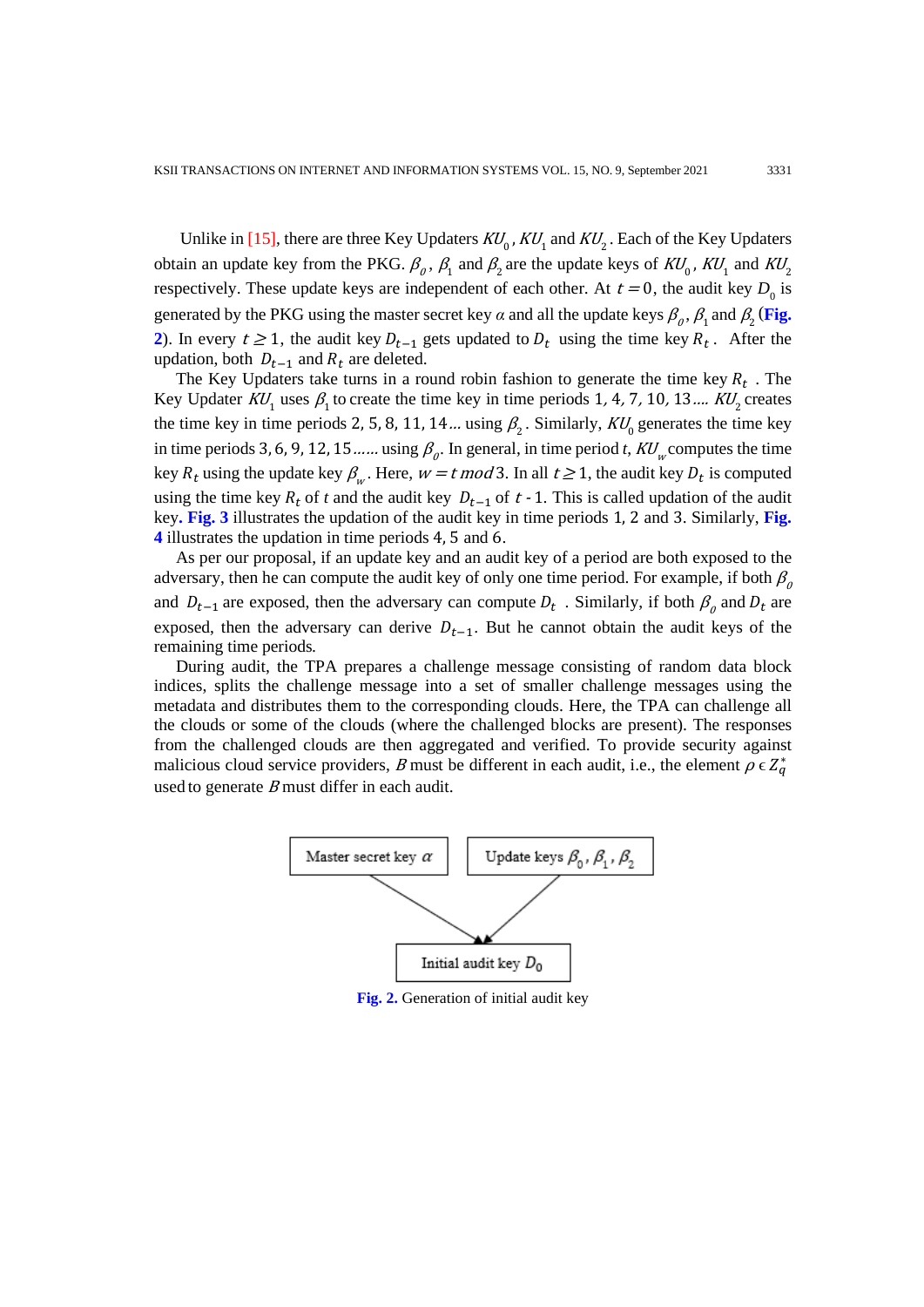

 $R_1, R_2, R_3$ - Time keys of time periods 1, 2 and 3 respectively  $D_0$ ,  $D_1$ ,  $D_2$ ,  $D_3$  – Audit keys of time periods 0, 1, 2 and 3 respectively **Fig. 3.** Updation of the audit key in time periods 1, 2 and 3



 $R_4$ ,  $R_5$ ,  $R_6$ - Time keys of time periods 4, 5 and 6 respectively  $D_3$ ,  $D_4$ ,  $D_5$ ,  $D_6$  - Audit keys of time periods 3, 4, 5 and 6 respectively **Fig. 4.** Updation of the audit key in time periods 4, 5 and 6

Each algorithm of the proposed scheme is listed in steps as:

- **SysSetup**
	- 1. Given a security parameter  $\gamma$ , select two multiplicative cyclic groups,  $G_1$  and  $G_2$ of prime order  $q > 2^{\gamma}$  and a bilinear map  $e : G_1 \times G_1 \to G_2$ .
	- 2. Select three generators  $g, u, P \in G_1$ .
	- 3. Randomly choose four elements  $\alpha$ ,  $\beta_0$ ,  $\beta_1$ ,  $\beta_2 \in Z_q^*$ . Let  $\alpha$  be the master secret key. Let  $\beta_0$ ,  $\beta_1$  and  $\beta_2$  be the update keys (secret keys) of the Key Updaters  $KU_0$ ,  $KU_1$  and  $KU_2$  respectively.
	- 4. Compute the system public key using the master secret key as

$$
PK = g^{\alpha} \tag{1}
$$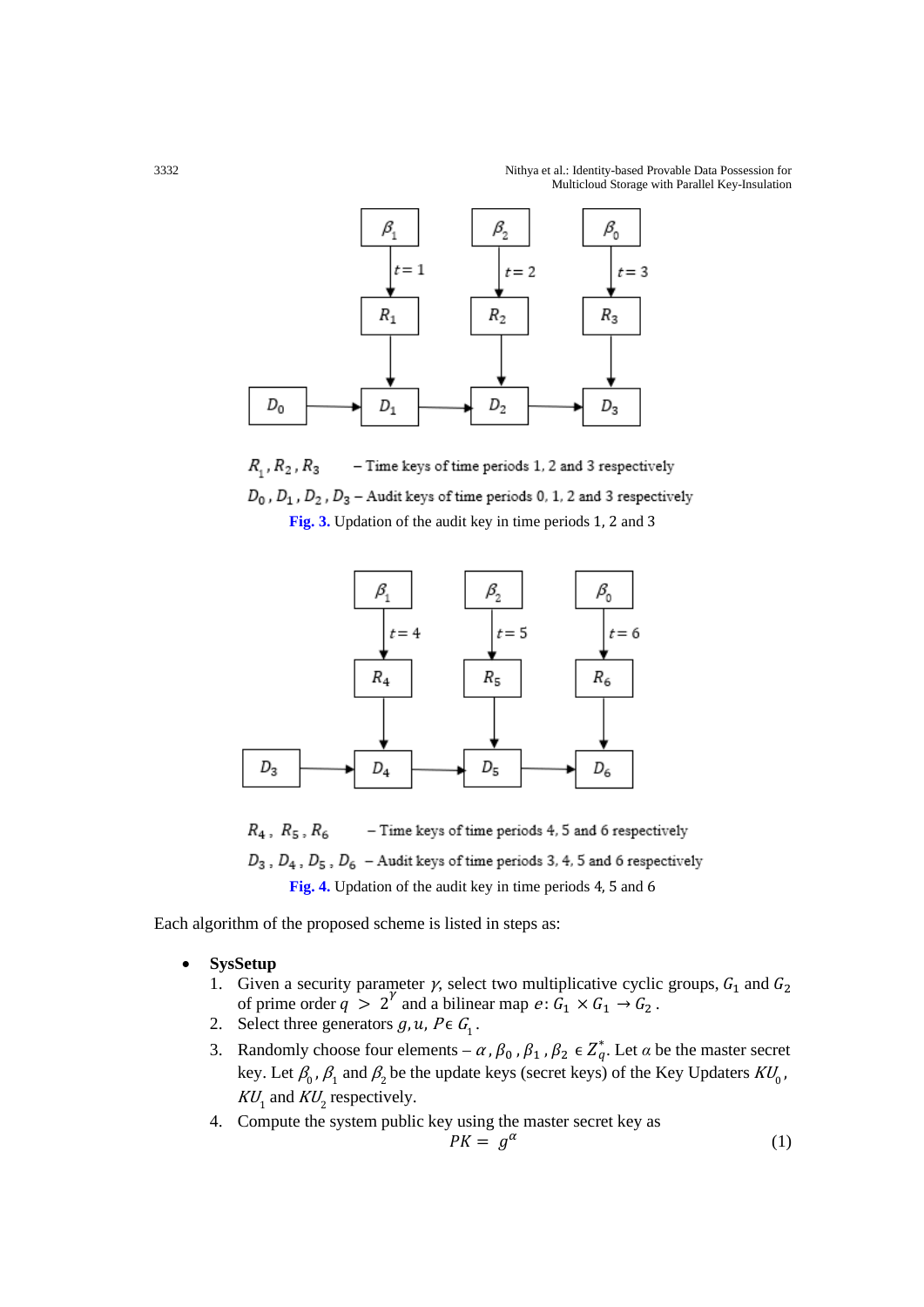5.  $PK_0$ ,  $PK_1$  and  $PK_2$  are the public keys of the Key Updaters  $KU_p$ ,  $KU_1$  and  $KU_2$ respectively. Compute

$$
PK_0 = g_{\rho_0}^{\beta_0} \tag{2}
$$

$$
PK_1 = g_{\rho_1}^{\beta_1} \tag{3}
$$

$$
PK_2 = g^{\beta_2} \tag{4}
$$

- 6. Select three cryptographic hash functions  $H_1$ ,  $H_2$ : {0, 1}<sup>\*</sup>  $\rightarrow$  G<sub>1</sub> and  $H_3: \{0, 1\}^* \times G_1 \to Z_q^*$ .
- 7. Choose the pseudo-random function  $f: Z_q^* \times \{1, 2, 3, ..., n\} \to Z_q^*$ .
- 8. Include the public parameters in *params* as *params* =  $(G_1, G_2, e, g, u, P, PK,$  $PK_0$ ,  $PK_1$ ,  $PK_2$ ,  $H_1$ ,  $H_2$ ,  $H_3$ ,  $f$ ) and publish them. Send  $\beta_0$ ,  $\beta_1$  and  $\beta_2$  secretly to the respective Key Updaters.

#### • **InitialAuditKeyGen**

1. Input the identity  $ID \in \{0, 1\}^*$  of a client. Compute the audit key  $D_0 \in G_1$  for the initial time period  $t = 0$  using the secret keys  $\alpha$ ,  $\beta_0$ ,  $\beta_1$  and  $\beta_2$  as,

$$
D_0 = H_1(ID)^{\alpha} H_2(ID || -2)^{\beta_1} H_2(ID || -1)^{\beta_2} H_2(ID || 0)^{\beta_0}
$$
 (5)  
2. Send  $D_0$  to the client over a protected channel.

 The client receives the audit key and checks its validity using the equation  $e(g, D_0) = e(PK, H_1(ID)) e(PK_1, H_2(ID || - 2)) e(PK_2, H_2(ID || - 1))$  $e(PK_0, H_2(1D \parallel 0))$  (6)

### • **TimeKeyGen**

1. Compute the time key  $R_t \in G_1$  for the client for the time period t using the secret key  $\beta_{w}$  as,

$$
R_t = (H_2(ID || t) (H_2(ID || t - 3))^{-1})^{\beta_w}
$$
 (7)

Here,  $t$  is the current period and  $(t-3)$  is the time period when the time key was last updated by the same Key Updater  $KU_w$ .  $\beta_w$  is the update key of Key Updater KU<sub>w</sub> and  $w = t \mod 3$ . Depending on the value of t, one of  $\beta_0$ ,  $\beta_1$ ,  $\beta_2$  is used in (7).

2. Send  $R_t$  to the client over a protected channel.

## • **AuditKeyUpdate**

1. Validate the time key  $R_t$  received from the Key Updater as

$$
e(g, R_t) = e(PK_w, H_2(ID || t) (H_2(ID || t - 3))^{-1})
$$
 (8)  
Here,  $PK_w$  is the public key of the Key Update  $KU_w$  which was used to generate

 $R_t$ .

2. Update the audit key using,

$$
D_t = R_t D_{t-1}
$$
\n
$$
B_t = R_t D_{t-1}
$$
\n
$$
(9)
$$

#### • **AuthGen**

Randomly select  $x \in Z_q^*$  and compute  $S = g^x$ . Let  $F_k$  be the  $k^{\text{th}}$  data block of the file F of the cloud client, predetermined to be stored in cloud server  $CS_j$ . Here, k is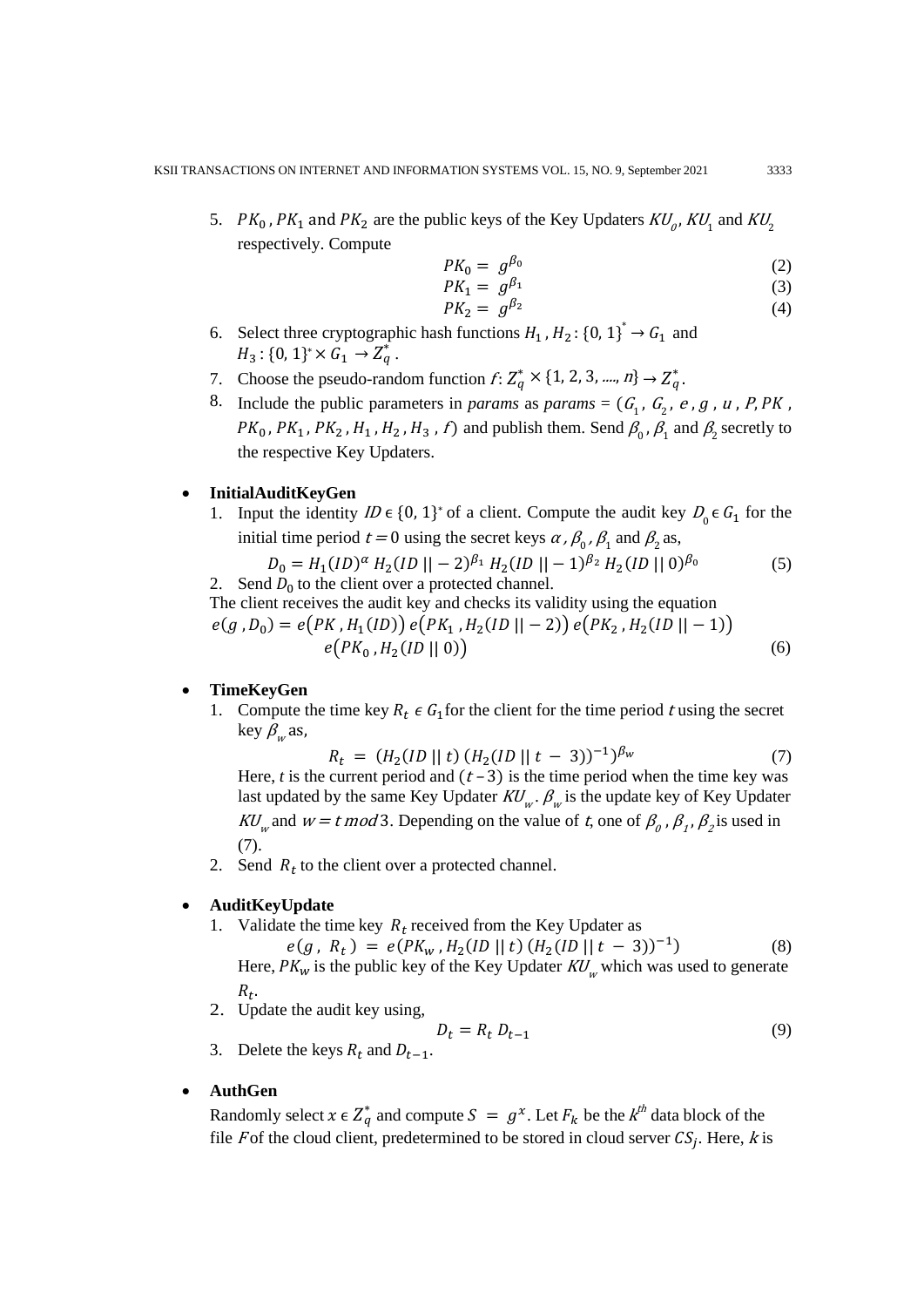the data block index. Partition each data block  $F_k$  into s number of sectors,  $F_k$ =  ${F_{k_1, F_{k_2}, ..., F_{k_s}}$ . For each sector *l* of a data block, there is a random number  $r_l$ and the set  $r = \{r_l | r_l \in \mathbb{Z}_q^*, l = 1, 2, 3, ..., s\}$  is common to all the data blocks. For each data block  $F_k$ ,

- 1. Compute the hash value,  $h_k = H_3(ID_i || name || CS_j || k || t, S)$  where name is the name of the file.
- 2. Compute  $M_k = \sum_{l=1}^{S} \sum_{l=1}^{N_l} F_{kl} \in Z_q^*$  $\stackrel{\ast}{\mathbf{a}}$  (10)
- 3. Compute  $T_k = P^{h_k x} u^{M_k} D_t$  (11) Here,  $D_t$  is the audit key of the current time period t. The authentication tag of data block  $F_k$  is  $\sigma_k = \{T_k, t\}$ . Add the record  $\Phi_k = (name, k, CS_j, t)$  to the metadata table *MT*. The set of authentication tags of F is  $\sigma = \{S, \{\sigma_k\}\}\$ . S is the same for all the data blocks of  $F$ .

The client uploads the block/tag pairs to the respective cloud servers and sends the metadata table *MT* to the TPA. The TPA uses the metadata table to generate the audit challenge.

## • **ChallengeGen**

- 1. Select  $c$  number of data block indexes of a data file of a client randomly. These data blocks must have been signed in a particular time period *t*.
- 2. Select an element  $\rho$ , randomly from  $Z_q^*$  and compute  $B \in G_2$  as,
- $B = e(u, g^{\rho})$  (12)<br>challenge message, *chal* = (*I*, *t*, *A*, *B*) where 3. Generate the challenge message,  $chal = (I, t, A, B)$  $I = I_1 \cup I_2 \ldots \cup I_j \ldots \cup I_l$ . Here,  $I_j$  is the index set for cloud server  $CS_j$  and  $I_j =$  $\{b_1, b_2, b_3, \ldots\}$  where  $b_1, b_2, b_3, \ldots$  are the indexes of data blocks stored in  $CS_i$ .  $A = \{a_j | j \in C \text{ and } a_j \in \mathbb{Z}_q^*\}$  where C is the set of challenged clouds in  $\{CS_j\}$  and  $a_i$  is the key for  $CS_i$ .  $a_i$  will be used by  $CS_i$  as an input to pseudo-random function in ProofGen.
- 4. Split the challenge message *chal* into multiple challenge tokens  $chal_i$  =  $(I_i, t, a_i, B)$ . There is one *chal<sub>i</sub>* per cloud server  $CS_i$ .
- 5. Send each challenge message  $chal_i$  to the respective  $CS_i$ .

#### • **ProofGen**

1. On receiving the challenge message *chal<sub>j</sub>*, compute the coefficient  $v_k \in Z_q^*$  for each block index  $k$  in  $I_i$  of  $chal_i$  using the pseudo-random function as

$$
v_k = f_{a_j}(k) \tag{13}
$$

2. Compute  $\dot{T}_i \in G_1$  using the authenticators  $T_k$  of blocks indexed in *chal<sub>i</sub>* and its corresponding coefficients  $v_k$  computed in step 1 as  $\boldsymbol{v}$ 

$$
\dot{\mathbf{T}}_j = \prod_{k \in I_j} \left( T_k \right)^{\nu_k} \tag{14}
$$

- 3. For each sector *l* of the data blocks, compute  $f = \sum_{k \in I_j} v_k F_{kl} \in Z_q^*$  and set  $B_l = B^f$  (15)
- 4. Send the proof  $P_j = \{S, \dot{T}_j, \{B_l\}_{l=1,2,3,\dots,s}, t\}$  to the TPA. Here, *s* is the number of sectors.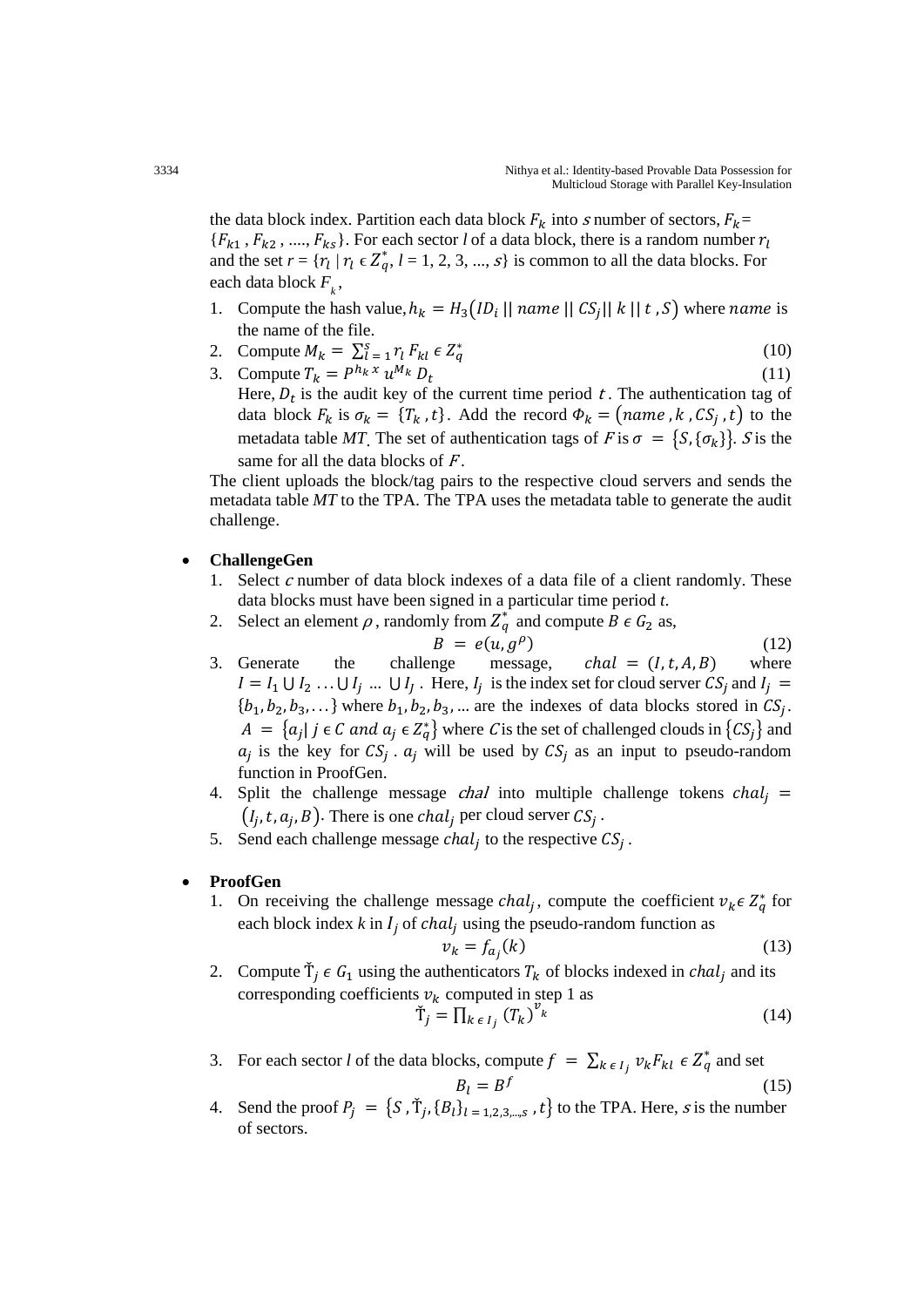## • **ProofVerify**

- 1. After receiving the audit proof messages  $\{P_i\}$  from all the challenged cloud servers, compute  $\check{T} = \prod_{j \in C} \check{T}_j$  (16) Here *C* is the set of challenged cloud servers in  $\{CS_i\}$ .
- 2. Compute  $N = \prod_{j \in C} \prod_{l=1}^{S} B_l^{r_l}$  (17)
- 3. Verify the integrity of the data stored in multiple clouds using the equation,

$$
(g^{\rho}, \check{T}) = e(S^{\rho}, P^{\sum_{k \in I} (h_k v_k)}) e(PK^{\rho}, H_1 (ID)^{\sum_{k \in I} v_k})
$$
  
\n
$$
e(PK^{\rho}_{w''}, H_2 (ID || t - 2)^{\sum_{k \in I} v_k})
$$
  
\n
$$
e(PK^{\rho}_{w''}, H_2 (ID || t - 1)^{\sum_{k \in I} v_k})
$$
  
\n
$$
e(PK^{\rho}_{w'}, H_2 (ID || t)^{\sum_{k \in I} v_k}) N
$$
\n(18)

Here,  $h_k = H_3(1D_i || \text{ name } || C S_j || k || t, S), I = I_1 \cup I_2 ... \cup I_j ... \cup I_J$ ,  $w' = t \mod 3$ ,  $w'' = (t - 1) \mod 3$  and  $w''' = (t - 2) \mod 3$ . If any of w' or  $w''$  or  $w'''$  is negative, then the constant 3 is added to it.

4. Return 1 if L.H.S. = R.H.S. in  $(18)$ , otherwise return 0.

# **Proof of Correctness for (18):**

$$
e(g^{\rho}, \tilde{T}) = e(g^{\rho}, \Pi_{j \in C} \tilde{T}_j)
$$
  
substituting (14) in (19) (19)

$$
e(g^{\rho}, \tilde{T}) = e(g^{\rho}, \prod_{j \in C} \prod_{k \in I_j} (T_k)^{v_k})
$$
  
substituting (11) in (20) (20)

$$
e(g^{\rho}, \tilde{T}) = e(g^{\rho}, \Pi_{j \epsilon c} \Pi_{k \epsilon l_j} (P^{h_k x} u^{M_k} D_t)^{v_k})
$$
  
= 
$$
e(g^{\rho}, \Pi_{k \epsilon l} (P^{h_k x})^{v_k}) e(g^{\rho}, \Pi_{k \epsilon l} (u^{M_k})^{v_k}) e(g^{\rho}, \Pi_{k \epsilon l} (D_t)^{v_k})
$$
(21)

substituting (9) in (21)  
\n
$$
e(g^{\rho}, \tilde{T}) = e((g^x)^{\rho}, \prod_{k \in I} P^{h_k v_k}) e(g^{\rho}, u^{\sum_{k \in I} (M_k v_k)}) e(g^{\rho}, \prod_{k \in I} (R_t D_{t-1})^{v_k})
$$
\n
$$
= e(S^{\rho}, P^{\sum_{k \in I} (h_k v_k)}) B^{\sum_{k \in I} (M_k v_k)}
$$
\n
$$
e(g^{\rho}, \prod_{k \in I} (H_2 (ID || t)^{\beta'_w} (H_2 (ID || t - 3)^{\beta'_w})^{-1} R_{t-1} D_{t-2})^{v_k})
$$
\n
$$
= e(S^{\rho}, P^{\sum_{k \in I} (h_k v_k)}) N e(g^{\rho}, \prod_{k \in I} (H_2 (ID || t)^{\beta'_w} H_2 (ID || t - 1)^{\beta''_w} H_2 (ID || t - 1)^{\beta''_w} H_2 (ID || t - 2)^{\beta'''_w} (H_2 (ID || t - 6)^{\beta'_w})^{-1} (H_2 (ID || t - 7)^{\beta''_w})^{-1} (H_2 (ID || t - 8)^{\beta'''_w})^{-1} R_{t-6} D_{t-5})^{v_k})
$$

$$
e(g^{\rho}, \check{T}) = e(S^{\rho}, P^{\Sigma_{k \in I}(h_{k}v_{k})}) N e((g^{\alpha})^{\rho}, \prod_{k \in I} H_{1}(ID)^{v_{k}})
$$
  
\n
$$
e((g^{\beta_{w}^{''}})^{\rho}, \prod_{k \in I} H_{2}(ID \mid I - 2)^{v_{k}})
$$
  
\n
$$
e((g^{\beta_{w}^{''}})^{\rho}, \prod_{k \in I} H_{2}(ID \mid I - 1)^{v_{k}})
$$
  
\n
$$
e((g^{\beta_{w}^{'}})^{\rho}, \prod_{k \in I} H_{2}(ID \mid I)^{v_{k}})
$$
  
\n
$$
e(g^{\rho}, \check{T}) = e(S^{\rho}, P^{\Sigma_{k \in I}(h_{k}v_{k})}) e(PK^{\rho}, H_{1}(ID)^{\Sigma_{k \in I}v_{k}})
$$
  
\n
$$
e(PK^{\rho}_{w''}, H_{2}(ID \mid I - 2)^{\Sigma_{k \in I}v_{k}}) e(PK^{\rho}_{w''}, H_{2}(ID \mid I - 1)^{\Sigma_{k \in I}v_{k}})
$$
  
\n
$$
e(PK^{\rho}_{w''}, H_{2}(ID \mid I)^{\Sigma_{k \in I}v_{k}}) N
$$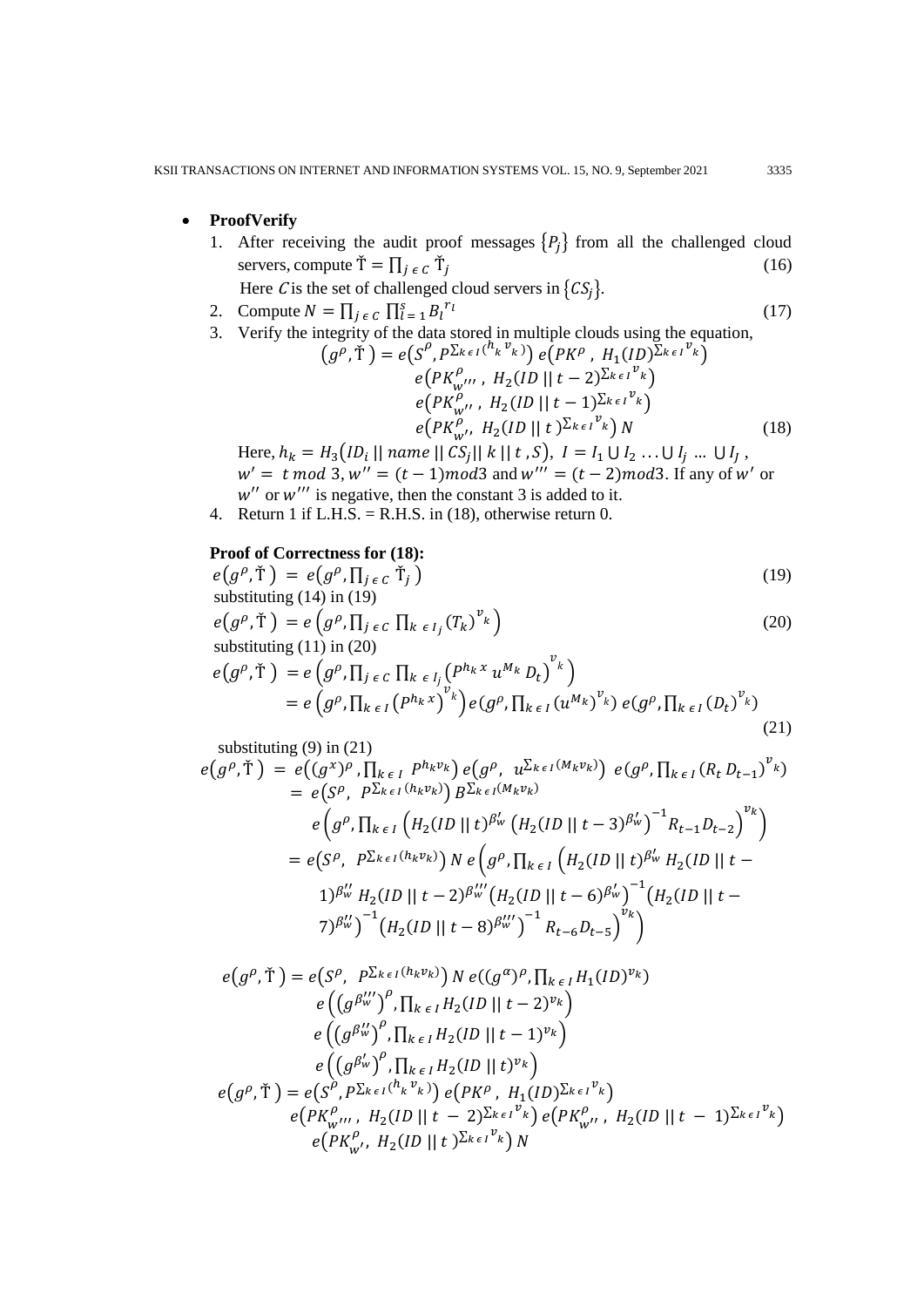Here,  $w' = t \mod 3$ ,  $w'' = (t - 1) \mod 3$  and  $w''' = (t - 2) \mod 3$ 

For the purpose of batch auditing, the challenge is altered to include the block indices of multiple cloud clients - *chal*<sub>i</sub> =  $(I_i, a_i, B)$ . Here,  $I_i = \{(i, t, b_1, b_2, b_3, \dots)\}$ . The time period of the data blocks of a client indexed in  $chal_i$  may be different from other clients.

#### • **BatchAuditProofGen**

- 1. After receiving the challenge message  $chal_i$ , generate the coefficient for each index  $k$  in the challenge  $chal_j$  using (13).
- 2. Compute  $\check{T}_j = \prod_{i,k \in I_j} (T_{ik})^v$  $i, k \epsilon I_j (T_{ik})^{\nu_k} \epsilon G_1$  (22)
- 3. For each sector *l* of client *i*, compute

$$
f = \sum_{i,k \in I_j} v_k F_{ikl} \in Z_q^*
$$
 (23)

$$
B_{il} = B^f \tag{24}
$$

Totally there will be *number\_of\_clients*  $\times$  *s* values of  $B_{il}$  where *s* is the number of sectors.

4. Send the proof  $P_j = \{ \{S_i\}_{i \in I_j}, \tilde{T}_j, \{B_{il}\}_{i \in I_j, l = 1, 2, 3, \dots, s}, \{t\}_{i \in I_j} \}$  to the TPA.

### • **BatchAuditProofVerify**

\n- 1. Compute 
$$
\tilde{T} = \prod_{j \in C} \tilde{T}_j
$$
 (25)
\n- 2. Compute  $N_i$  value for each client *i* whose data blocks are involved in the challenge as  $N_i = \prod_{j \in C} \prod_{i=1}^{s} B_{il}^{r_i}$  (26)
\n

3. Verify the data of multiple clients stored in multiple clouds using the equation,

$$
(g^{\rho}, \tilde{T}) = \prod_{i \in O} e(S_i^{\rho}, P^{\sum_{k \in I} (h_k v_k)}) e(PK^{\rho}, \prod_{i \in O} H_1(ID_i)^{\sum_{k \in I} v_k})
$$
  
\n
$$
e(PK_0^{\rho}, \prod_{i \in O} H_2(ID_i || t_a)^{\sum_{k \in I} v_k})
$$
  
\n
$$
e(PK_1^{\rho}, \prod_{i \in O} H_2(ID_i || t_b)^{\sum_{k \in I} v_k})
$$
  
\n
$$
e(PK_2^{\rho}, \prod_{i \in O} H_2(ID_i || t_c)^{\sum_{k \in I} v_k}) \prod_{i \in O} N_i
$$
 (27)

Here,  $h_k = H_3(ID_i || name || CS_i || k || t, S_i)$ , one of  $t_a$ ,  $t_b$ ,  $t_c$  is time period  $t$  which is given in the challenge and the remaining are time periods  $t - 1$ and  $t - 2$ . The notations  $t_a$ ,  $t_b$ ,  $t_c$  are used in the above equation since the time period of data blocks may differ for different clients. Here*, I* is the union of data block indices of multiple cloud servers and  $I = I_1 \cup I_2 ... \cup I_j ... \cup I_l$  where  $I_j$  is the set of data block indices of cloud server  $\{CS_i\}$ . O is the set of cloud clients i.e.,  $0 = \{i\}$  whose data is to be verified in batch auditing.

4. Return 1 if L.H.S. = R.H.S. in  $(27)$ , otherwise return 0.

## **4. Security Analysis**

**Theorem 1 (Resilience to key-exposure):** If the CDH problem in  $G_1$  is hard, then the proposed multicloud auditing scheme is resilient to the exposure of both the audit key and the update key.

**Proof:** The CDH problem is to find  $g^{ab}$ , given  $(g, g^a, g^b)$  where g is a generator of multiplicative group  $G_1$  of order q and  $a, b \in \mathbb{Z}_q^*$ . Let A be an adversary and L be a challenger. The goal of  $L$  is to solve the CDH problem. Algorithm  $C$  simulates the challenger. A Proof-Forge game is used between A and C. If A can produce a valid proof with non-negligible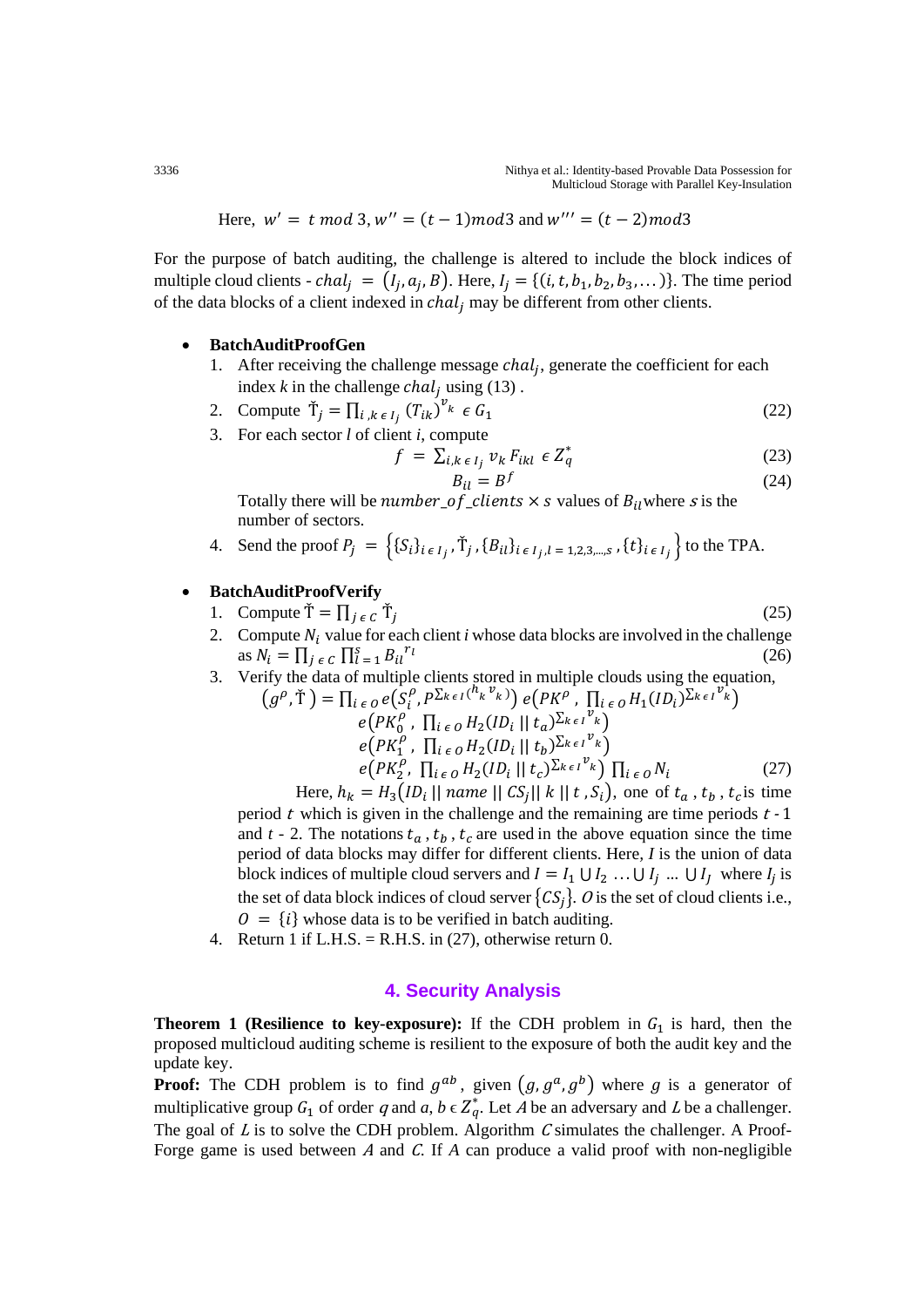probability, then  $\vec{A}$  is said to have won the game and therefore  $\vec{C}$  can solve the CDH problem.

- **SysSetup phase:** Consider  $G_1$  and  $G_2$  to be multiplicative cyclic groups of order q. C sets the system public key,  $PK = g^{\alpha} \in G_1$  and the public keys of the Key Updaters,  $PK_0 = g^a$ ,  $PK_1 = g^{\beta_1}$  and  $PK_2 = g^{\beta_2}$ . *C* picks *m* and *n* randomly from  $Z_q^*$ , computes  $u = g^m \epsilon G_1$  and  $P = g^n \epsilon G_1$ . C then forwards  $(G_1, G_2, e, g, u)$ , *P*, *PK* ,  $PK_0$  ,  $PK_1$  ,  $PK_2$ ) to *A*.
- **Query phase:** C maintains a  $H_1$  list, a  $H_2$  list, a  $H_3$  list, an *AuditKey* list and a *Tag* list which are initially empty. Adversary  $A$  can query the  $H_1 Oracle$ , the  $H_2 Oracle$ , the 3 *Oracle*, the *AuditKey Oracle* or the *AuthGen Oracle* at any time. Consider that *A* makes 'X' AuditKey queries and 'Y' AuthGen queries. Let *i* denote a client. For an AuditKey query or an AuthGen query on identity  $ID_i$  of a client *i*, let us assume that a  $H_1$  query and three  $H_2$  queries (for t, t - 1 and t - 2) were already been made on that identity.
	- $H_1$  *Oracle Query*: When *A* asks for  $H_1$  output with identity input  $ID_i$ , *C* looks for an entry for  $ID_i$  in the  $H_1$  list and finds the tuple  $(ID_i, x_i, g^{x_i})$  and returns  $g^{x_i}$ . If  $ID_i$  is not in the list, then C picks  $x_i \in Z_q^*$  at random, sets  $H_1(ID_i) = g^{x_i}$ , adds the tuple  $(ID_i, x_i, g^{x_i})$  to the  $H_1$  list and returns  $g^{x_i}$ .
	- $H_2$  *Oracle Query:* The adversary *A* queries the  $H_2$  *Oracle* with input ( $ID_i$ , t). C returns  $h_{2i} \in G_1$  from the  $H_2$  list, if the given input matches the tuple  $\left( ID_i, t, d_i, y_{i,t}, h_{2i} \right)$  in the list. Otherwise, C flips a coin  $d_i \in \{0, 1\}$  such that, the probability  $P[d_i = 0] = \lambda$  and the probability  $P[d_i = 1] = 1 - \lambda$ .<br>i. If  $d_i = 0$ , C randomly selects  $y_{i,t} \in \mathbb{Z}_n^*$  and computes

i. If 
$$
d_i = 0
$$
, *C* randomly selects  $y_{i,t} \in Z_q^*$  and computes  

$$
H_2(ID_i \mid \mid t) = g^{y_{i,t}} = h_{2i}
$$

ii. If 
$$
d_i = 1
$$
, *C* randomly selects  $y_{i,t} \in Z_q^*$  and computes  

$$
H_2(ID_i || t) = (g^b)^{y_{i,t}} = h_{2i}
$$

In both the scenarios, C puts the tuple  $(ID_i, t, d_i, y_{i,t}, h_{2i})$  to the  $H_2$  list and returns  $h_{2i}$ .

- $H_3$  *Oracle Query:* For *A*<sup>s</sup> input  $\left($ ID<sub>i</sub>, *name*,  $CS_i$ , *k*, *t*,  $S_i$ ), *C* returns the value  $z_i$  from the  $H_3$  list, if  $\left( ID_i \right)$ , name,  $CS_j$ , k, t,  $S_i$ ,  $z_i$ ) is already in the list. If there is no entry, then C randomly picks  $z_i$  from  $Z_q^*$ , returns  $z_i$  and adds the tuple  $(ID_i, j)$ *name*,  $CS_j$ ,  $k$  ,  $t$  ,  $S_i$ ,  $z_i$ ) to the  $H_j$  list.
- AuditKey Oracle Query: When asked the audit key of  $(ID_i, t)$ ,  $C$  accesses the tuple  $(ID_i, t, D_{i,t})$  in the *AuditKey* list and gives  $D_{i,t}$  to *A*. If the tuple is absent, then C finds the tuple  $\left( ID_i, t, d_i, y_{i,t}, h_{2i} \right)$  in the  $H_2$  list. Here,<br>i. If  $d_i = 0$ , C computes the audit key of time
	- If  $d_i = 0$ , C computes the audit key of time period t as  $\mathcal{L}_{i,t} = (g^{x_i})^{\alpha} (g^{y_{i,t-2}})^{\beta_{w}'''}(g^{y_{i,t-1}})^{\beta_{w}''}(g^{y_{i,t}})^{\beta_{w}''}$ . Here,  $w' = t \mod 3$ ,  $w'' = (t - 1) \mod 3$  and  $w''' = (t - 2) \mod 3$ . C adds  $(ID_i, t, D_{i,t})$ to the *AuditKey* list and gives  $D_{i,t}$  to *A*.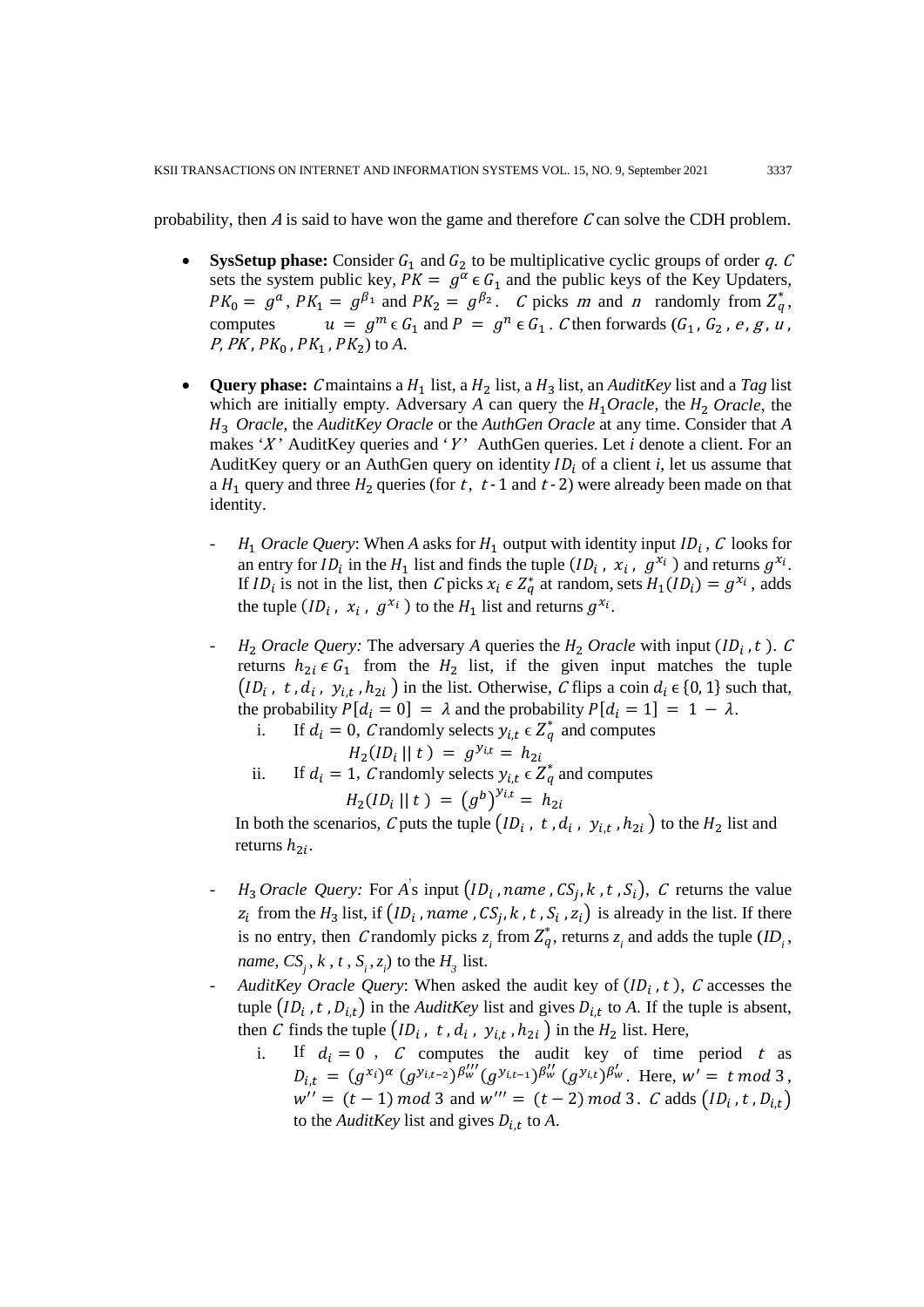- ii. If  $d_i = 1$ , C aborts with an unsuccessful message.
- AuthGen Oracle Query: A queries the authentication tag of  $(ID_i, t, F_{ik})$  and C returns  $\sigma_{ik}$  if the tuple ( $ID_i$ ,  $t$ ,  $F_{ik}$ ,  $\sigma_{ik}$ ) is available in the *Tag* list. Otherwise, C recovers the tuple  $\left( ID_i, t, d_i, y_{i,t}, h_{2i} \right)$  from the  $H_2$  list. Here,<br>i. If  $d_i = 0$ , C picks  $p_i$  from  $Z^*_{\alpha}$  and sets  $S_i = g^{p_i}$ . Pick
	- i. If  $d_i = 0$ , C picks  $p_i$  from  $Z_q^*$  and sets  $S_i = g^{p_i}$ . Picks up  $z_i \in Z_q^*$  and adds the tuple  $(ID_i, name, CS_i, k, t, S_i, z_i)$  to the  $H_3$  list. It then computes  $T_{ik} = (g^n)^{z_i p_i} (g^m)^{M_{ik}}$  $\int_{0}^{W'}(g^{y}y_{i,t-1})^{\beta_{W}''}(g^{y}y_{i,t})^{\beta_{W}''}$ where  $M_{ik} = \sum_{l=1}^{S} r_l F_{ikl}$ ,  $w' = t \mod 3$ ,  $w'' = (t-1) \mod 3$  and  $w''' = (t - 2) \mod 3$ . Sets  $\sigma_{ik} = \{S_i, T_{ik}, t\}$  and adds  $(ID_i, t, F_{ik}, \sigma_{ik})$
	- to the Tag list. Also returns  $\sigma_{ik}$  to A. ii. If  $d_i = 1$ , *C* aborts reporting failure.
- **Challenge phase:** Here, C selects an identity  $ID^*$  and challenges A with  $chal^*$  =  ${b_1, b_2, \ldots, b_{c^*}, t^*, a_j, B}$ . Here,  $b_1, b_2, \ldots, b_{c^*}$  is the set of indexes I of data blocks stored in  $CS_j$  . Value  $B = e(u, g^{\rho^*}) \in G_2$  where  $\rho^*$  is a random element of  $Z_q^*$ .
- **Forgery phase:** Here, A responds with a valid proof  $P^* = \{S^*, \check{T}^*, \{B_l^*\}_{l=1,2,3,\ldots,s}, t^*\}$ with a probability as least  $\epsilon$ .
	- *Breaking CDH:* Algorithm C accesses the tuple  $(ID^*, t^*, d^*, y_{t^*}, h_{2^*})$  in the  $H_2$  list and checks the value of  $d^*$ .
		- i. If  $d^* = 0$ , *C* aborts.

ii. If 
$$
d^* = 1
$$
,  $C$  proceeds as follows:  
\n
$$
e(g^{\rho^*}, \tilde{T}^*) = e((S^*)^{\rho^*}, P^{\sum_{k^* \in I} (h_{k^*} v_{k^*})}) e(PK^{\rho^*}, H_1(I D^*)^{\sum_{k^* \in I} (v_{k^*})})
$$
\n
$$
e(PK_1^{\rho^*}, H_2(I D^* || t^* - 2)^{\sum_{k^* \in I} (v_{k^*})})
$$
\n
$$
e(PK_2^{\rho^*}, H_2(I D^* || t^* - 1)^{\sum_{k^* \in I} (v_{k^*})})
$$
\n
$$
e(PK_0^{\rho^*}, H_2(I D^* || t^*)^{\sum_{k^* \in I} (v_{k^*})}) N^*
$$
\n(28)

where  $h_{k^*} = H_3(ID^* || name^* || CS_i || k^* || t^*, S^*)$ substituting the following in (28),

$$
P \text{ by } g^n, h_{k^*} \text{ by } z_{k^*}, PK \text{ by } g^\alpha, PK_0 \text{ by } g^a, PK_1 \text{ by } g^{\beta_1},
$$
\n
$$
PK_2 \text{ by } g^{\beta_2}, H_1(ID^*) \text{ by } g^{x^*}, H_2(ID^*||t^* - 2) \text{ by } g^{y_{t^*-2}},
$$
\n
$$
H_2(ID^*||t^* - 1) \text{ by } g^{y_{t^*-1}}, H_2(ID^*||t^*) \text{ by } (g^b)^{y^*} \text{ and}
$$
\n
$$
N^* \text{ by } e(g^{\rho^*}, (g^m)^{\sum_{k^* \in I} (M_{k^*} v_{k^*})}) \text{ where } g^m \text{ is } u.
$$
\n
$$
e(g^{\rho^*}, \tilde{T}^*) = e((S^*)^{\rho^*}, (g^n)^{\sum_{k^* \in I} (z_{k^*} v_{k^*})}) e((g^{\alpha})^{\rho^*}, (g^{x^*})^{\sum_{k^* \in I} (v_{k^*})})
$$
\n
$$
e((g^{\beta_1})^{\rho^*}, (g^{y_{t^*-2}})^{\sum_{k^* \in I} (v_{k^*})})
$$
\n
$$
e((g^{\beta_2})^{\rho^*}, (g^{y_{t^*-1}})^{\sum_{k^* \in I} (v_{k^*})}) e(g^{\rho^*}, (g^m)^{\sum_{k^* \in I} (M_{k^*} v_{k^*})})
$$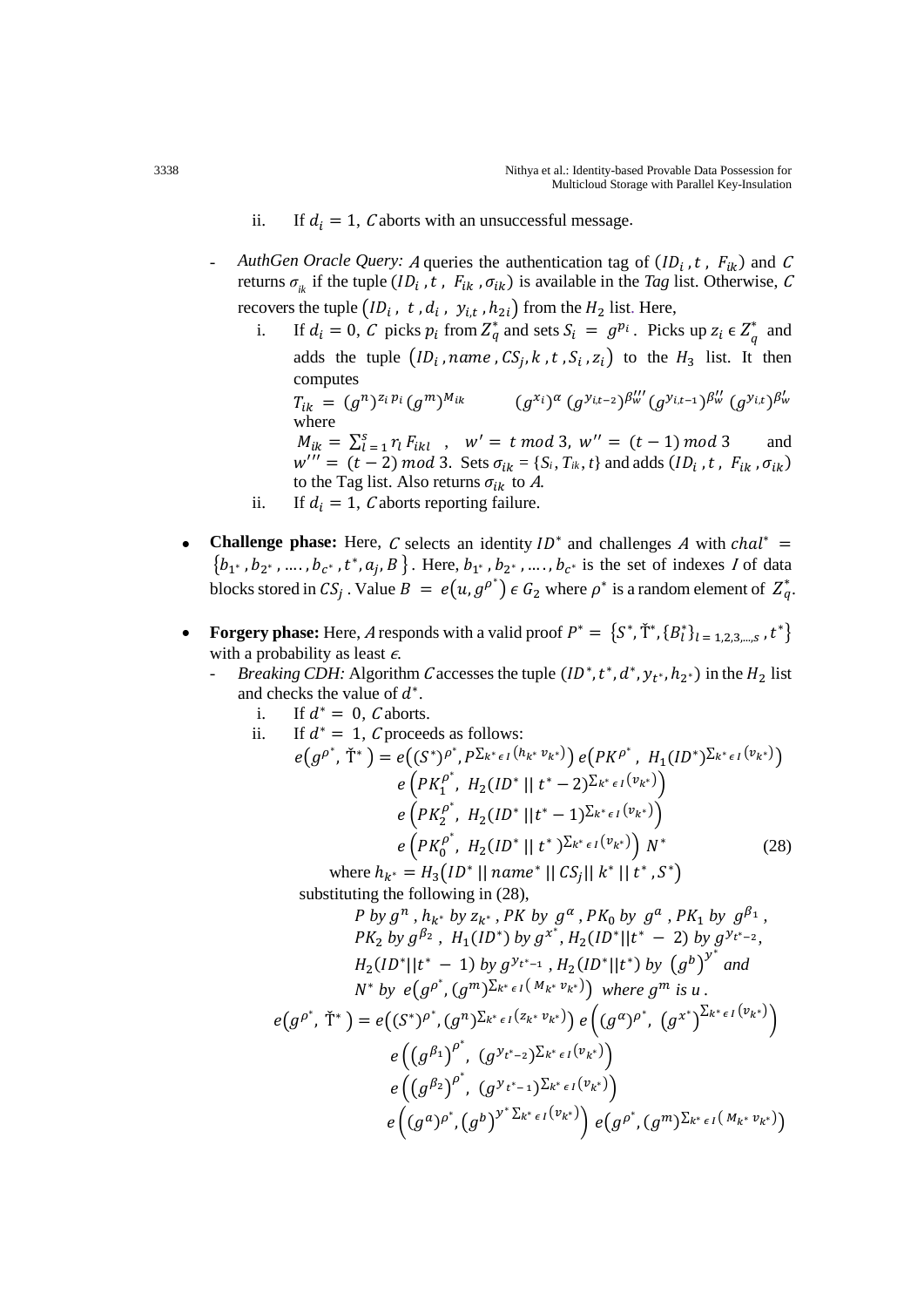$$
\tilde{T}^* = (S^*)^n \Sigma_{k^* \epsilon I} (z_{k^*} v_{k^*}) (g^{\alpha x^*})^{\Sigma_{k^* \epsilon I} (v_{k^*})} (g^{\beta_1})^{y_{t^* - 2}} \Sigma_{k^* \epsilon I} (v_{k^*})
$$
\n
$$
(g^{\beta_2})^{y_{t^* - 1}} \Sigma_{k^* \epsilon I} (v_{k^*}) (g^{ab})^{y^* \Sigma_{k^* \epsilon I} (v_{k^*})} g^{m \Sigma_{k^* \epsilon I} (M_{k^*} v_{k^*})}
$$
\n
$$
\tilde{T}^* = (S^*)^n \Sigma_{k^* \epsilon I} (z_{k^*} v_{k^*}) (p_K x^*)^{\Sigma_{k^* \epsilon I} (v_{k^*})} p_{K_1} y_{t^* - 2} \Sigma_{k^* \epsilon I} (v_{k^*})
$$
\n
$$
P_{K_2} y_{t^* - 1} \Sigma_{k^* \epsilon I} (v_{k^*}) (g^{ab})^{y^* \Sigma_{k^* \epsilon I} (v_{k^*})} g^{m \Sigma_{k^* \epsilon I} (w_{k^*})}
$$
\nLet V be a variable introduced to find the value of  $g^{ab}$ ,\n
$$
V = \tilde{T}^* (S^*)^{-n \Sigma_{k^* \epsilon I} (z_{k^*} v_{k^*})} p_K - x^* \Sigma_{k^* \epsilon I} (v_{k^*})} p_{K_1}^{-y_{t^* - 2} \Sigma_{k^* \epsilon I} (v_{k^*})}
$$
\n
$$
p_{K_2}^{-y_{t^* - 1} \Sigma_{k^* \epsilon I} (v_{k^*})} g^{-m \Sigma_{k^* \epsilon I} (M_{k^*} v_{k^*})}
$$
\n
$$
g^{ab} = V^{(y^* \Sigma_{k^* \epsilon I} (v_{k^*}))^{-1}}
$$

Therefore,  $C$  solves the CDH problem with a non-negligible probability. The following events are used in the calculation of probability of  $C$ s success:

- 1.  $E_i$ : C does not abort in the AuditKey query
- 2.  $E_2$ : C does not abort in the AuthGen query
- 3.  $E<sub>3</sub>$ : A generates a valid proof of possession
- 4.  $E_4$ : Event  $E_4$  and  $d^* = 1$  for the tuple  $(ID^*, t^*, d^*, y_{t^*}, h_{2^*})$  in the  $H_2$  list  $P[E_1 \wedge E_2 \wedge E_3 \wedge E_4] = \lambda^X \lambda^Y \varepsilon (1 - \lambda)$  $= \varepsilon \frac{(X+Y)^{X+Y}}{(X+Y+1)^{X+Y+1}}$

Therefore,  $q^{ab}$  can be computed and this implies that the CDH assumption is not true. So, we can say that it is not practical to produce a valid proof of possession. Hence, it is finalized that the proposed multicloud auditing scheme is resilient to the exposure of both the audit key and the update key.

**Theorem 2 (Error detectability):** Let *n* block-tag pairs be stored and *c* out of *n* block-tag pairs be challenged. If *s* out of *n* block-tag pairs are modified or deleted, then the error detection probability  $P_{y}$  satisfies the equation:

$$
1 - \left(\frac{n-s}{n}\right)^{c} \le P_{y} \le 1 - \left(\frac{n-c+1-s}{n-c+1}\right)^{c}
$$
 (29)

**Proof:** Let *Y* be a discrete random variable representing the number of corrupted/deleted blocks in the challenged block list (at least one block in the challenge must match the modified/deleted block). So,

$$
P_y = P(Y \ge 1)
$$
  
= 1 - (Y = 0)  
= 1 -  $\left(\frac{n-s}{n}\right) \left(\frac{n-1-s}{n-1}\right) \left(\frac{n-2-s}{n-2}\right) \dots \dots \left(\frac{n-c+1-s}{n-c+1}\right)$ 

Therefore,  $1 - \left(\frac{n-s}{n}\right)$  $\leq P_y \leq 1 - \left(\frac{n-c+1-s}{n-c+1}\right)$  $\mathcal{C}_{\mathcal{C}_{\mathcal{C}}}$ When  $c = 300$  and  $s = 1\%$  of *n*, the probability of error detection is at least 95%.

# **5. Performance Analysis**

In **Table 2**, the proposed scheme is compared with three existing Identity-based schemes, Lan et al.'s scheme [17], Zhao et al.'s scheme [18] and Nithya et al.'s scheme [15] for different features. Like the proposed scheme, Nithya et al.'s scheme is resilient to the exposure of the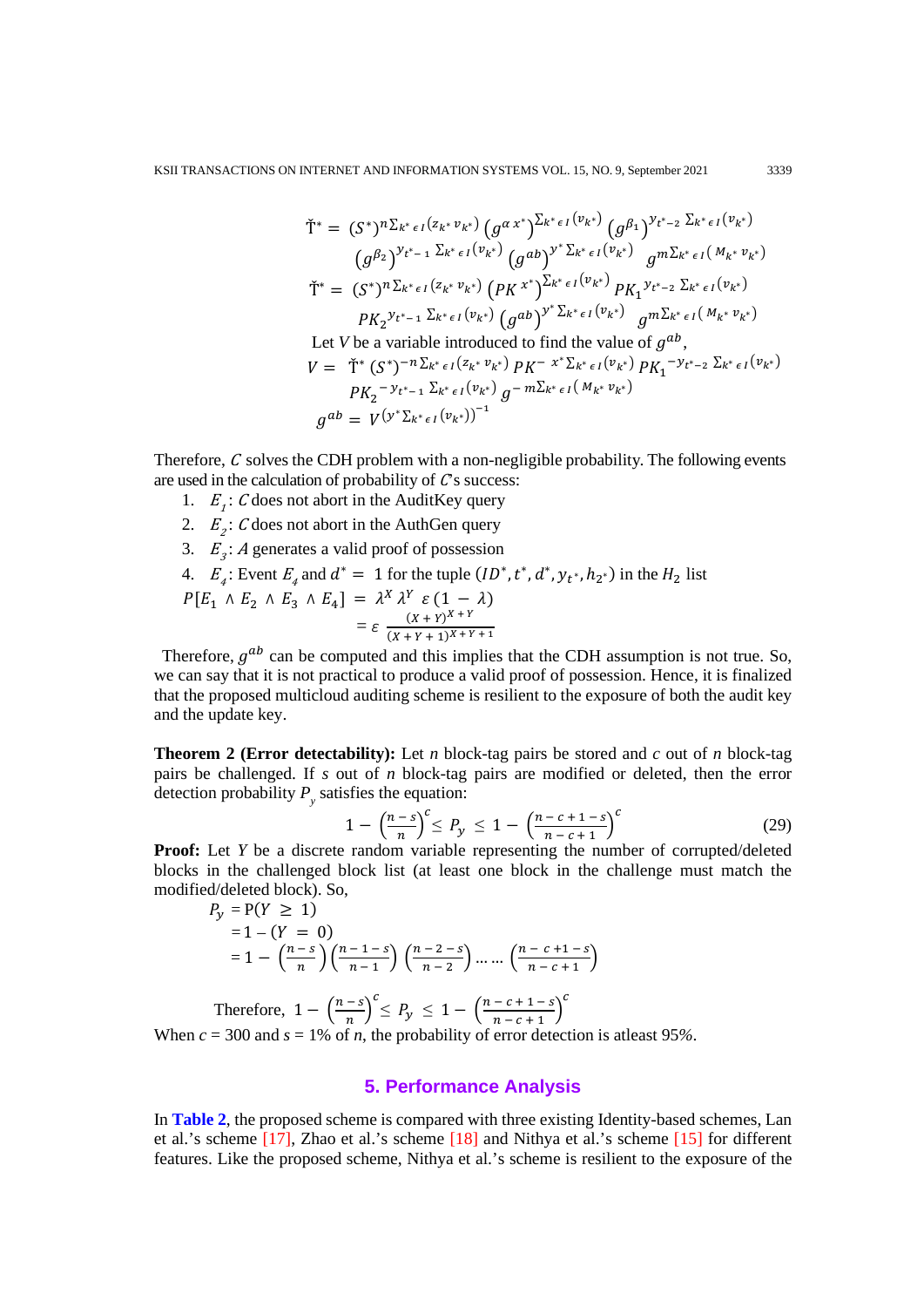audit key (the other two schemes are not resilient to key-exposure). So, for the time of updation of the audit key, the proposed scheme is compared with Nithya et al.'s scheme [15]. For the remaining parameters such as size of audit messages, tag generation time, proof verification time etc. the proposed scheme is compared with both Lan et al.'s scheme and Zhao et al.'s scheme since they audit multicloud data whereas Nithya et al.'s scheme does not.

|                                                                                   | Lan et al.'s   | Zhao et al.'s  | Nithya et      | <b>Proposed</b> |
|-----------------------------------------------------------------------------------|----------------|----------------|----------------|-----------------|
|                                                                                   | scheme         | scheme         | al.'s scheme   | scheme          |
| <b>Audits multicloud data</b>                                                     | <b>Yes</b>     | <b>Yes</b>     | N <sub>0</sub> | <b>Yes</b>      |
| Resilient to the exposure of the<br>audit key                                     | N <sub>0</sub> | N <sub>0</sub> | <b>Yes</b>     | <b>Yes</b>      |
| Resilient to the exposure of the<br>update key                                    | N <sub>0</sub> | N <sub>0</sub> | N <sub>0</sub> | <b>Yes</b>      |
| Data Privacy against the TPA                                                      | <b>Yes</b>     | N <sub>0</sub> | <b>Yes</b>     | <b>Yes</b>      |
| Security against the data<br>deletion/modification attack of<br>the malicious CSP | <b>Yes</b>     | Yes            | N <sub>0</sub> | <b>Yes</b>      |
| <b>Batch auditing</b>                                                             | <b>Yes</b>     | <b>Yes</b>     | <b>Yes</b>     | Yes             |

**Table 2.** Comparison of the features of Identity-based schemes

# **5.1 Analysis of the size of data stored in clouds and the size of audit messages**

Let *F* be the data file of a cloud client. The data blocks of the file are distributed to the clouds. The total amount of cloud space required for storing all the data blocks of file *F* and the corresponding authentication tags is estimated and analysed. **Table 3** compares the size of storage and the size of the audit messages between the three schemes. The meaning of the notations used in **Table 3**, are as follows:

- $|F|$  length of the data file F
- $| G_1 |$  length of an element of group  $G_1$
- $|G_2|$  length of an element of group  $G_2$
- $\left|Z_q^*\right|$  length of an element of group  $Z_q^*$
- $n$  number of data blocks of  $F$
- <sup>s</sup> number of sectors of a data block
- $|i|$  length of a data block index
- <sup>c</sup> number of challenged blocks
- $m$  number of challenged clouds
- $d$  number of clients
- $|t|$  length of a time period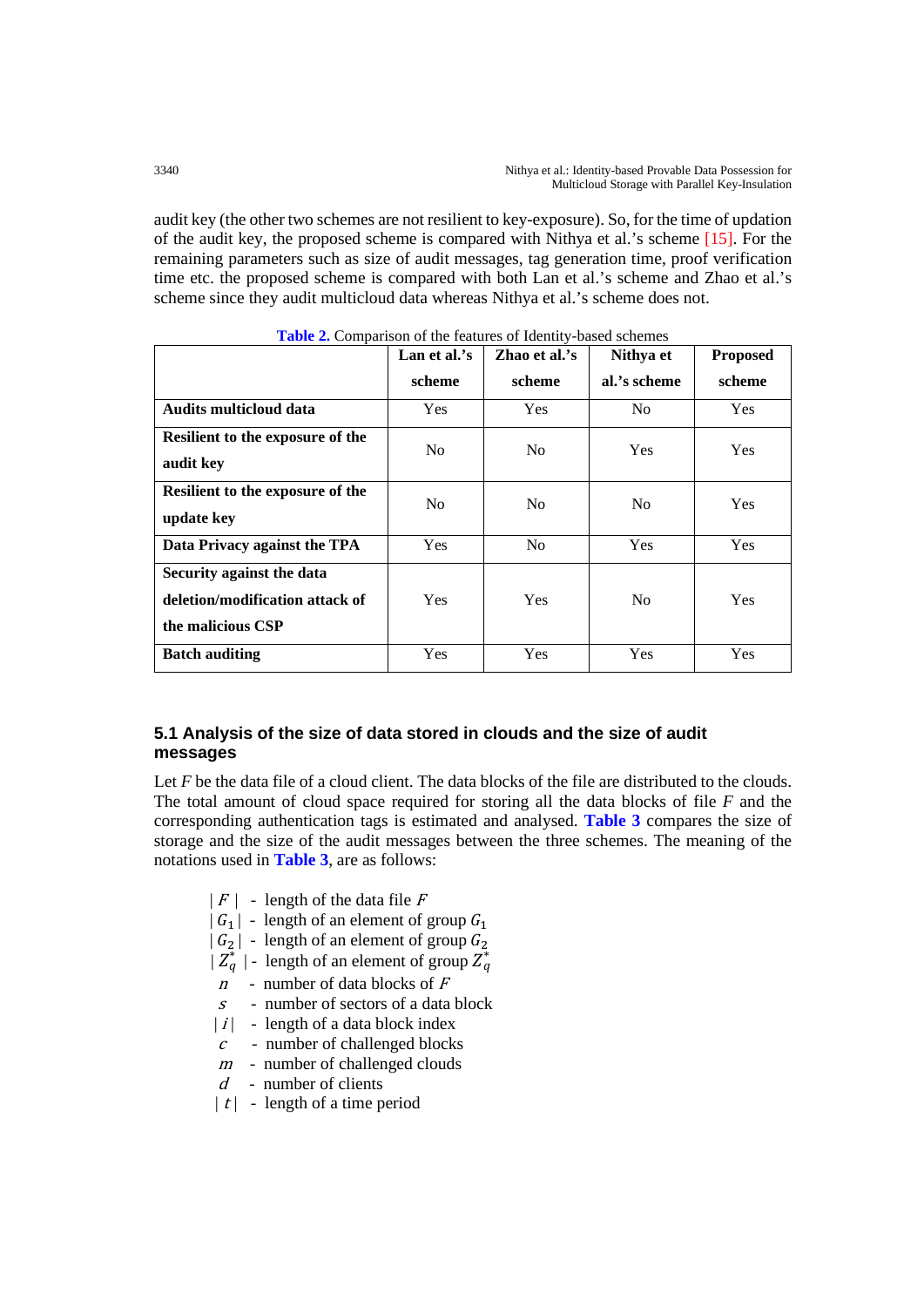In **Table 3**, the extra overhead  $n / t /$  in the data storage of the proposed scheme is due to the key-resilience feature and  $/ t / i$  is negligible compared to  $|G_1|$  and  $/Z_q^*$  |. In **Table 3**, the size of the audit challenge represents the total size of all the challenge messages (which are sent from the TPA to the <sup>m</sup> clouds). The challenge message of Zhao et al.'s scheme is the smallest. This is because Zhao et al.'s scheme is not privacy-preserving (**Table 2**) whereas both the proposed scheme and Lan et al.'s scheme support data privacy. Compared to Lan et al.'s scheme, the challenge message is smaller in the proposed scheme. This is because to preserve data privacy, the proposed scheme generates only one element of  $G_2$  for every challenged cloud but Lan et al.'s scheme generates  $d \times s$  elements of  $G_2$  for every challenged cloud. Moreover, in Lan et al.'s scheme, a cloud server called the combiner acts as a mediator between the TPA and the challenged clouds during audit, increasing the cost of communication still further. In the table,  $(2 / Z<sub>a</sub><sup>*</sup> + ds | G<sub>2</sub>|)$  *bytes* are sent from the TPA to the combiner.

The size of the response message represents the total size of all the audit response messages (which are sent from the <sup>m</sup> clouds to the TPA). It is the smallest for Zhao et al.'s scheme (  $|Z_q^*| \ll |G_2|$ ) since it does not preserve data privacy (**Table 2**). Compared to Lan et al.'s scheme, the size of the response message is greater for the proposed scheme by  $((m-1) | G_1 | - | G_2 |)$  *bytes*. The reasons are,

- In Lan et al.'s scheme,  $| G_1 | + | G_2 |$  *bytes* are sent from the combiner to the TPA
- In the proposed scheme, every cloud server includes one more element of  $G_1$  from the authenticator list

#### **5.2 Analysis of Computation Time**

**Table 4** compares the computation time between the three schemes. In the table,  $T_{H}$ ,  $T_{e}$ ,  $T_{n}$ and  $T_c$  represent the time to compute a hash to a point in the group  $G_1$ , exponentiation in  $G_1$ , pairing from  $G_1$  to  $G_2$  and exponentiation in  $G_2$  respectively. The remaining operations such as inverse in the group  $G_1$ , multiplication in  $G_1$ , multiplication in the group  $G_2$  and operations in  $Z_q^*$  contribute negligible computation time and are therefore omitted. The proposed scheme, Lan et al.'s scheme and Zhao et al.'s scheme are simulated using the *C* programming language with the Pairing-Based Cryptography (PBC) Library version 0.5.14 [30] in the following environment:

- OS: Ubuntu Linux 17.04
- CPU: Intel(R) Core(TM) i5 CPU 650  $@$  3.20 GHz
- Physical Memory: 4.00 GB RAM

Type 'A' pairing is used for testing. So,  $|G_1| = 128$  *bytes*,  $|G_2| = 128$  *bytes* and  $|Z_q^*|$  = 20 *bytes.*  $|F|$  = 2 GB and the file is divided into 1,000,000 data blocks. Each data block is 2 KB in size and is divided into 100 sectors (i.e., *s =* 100) of equal size.

The time of updating the audit key is the time taken together by both the TimeKeyGen and the AuditKeyUpdate algorithms. As seen in **Fig. 5**, the time in the proposed scheme and Nithya et al.'s scheme is similar except for  $t = 0$ . For  $t = 0$ , the proposed scheme requires two more hash to a point in  $G_1$  and two more exponentiation operations (2 T<sub>H</sub> + 2 T<sub>e</sub>) than Nithya et al.'s scheme. This is due to the resilience feature of the proposed scheme to the exposure of both the audit key as well as the update key (**Table 2**). Whereas Nithya et al.'s scheme collapses in the case of exposure of both the keys.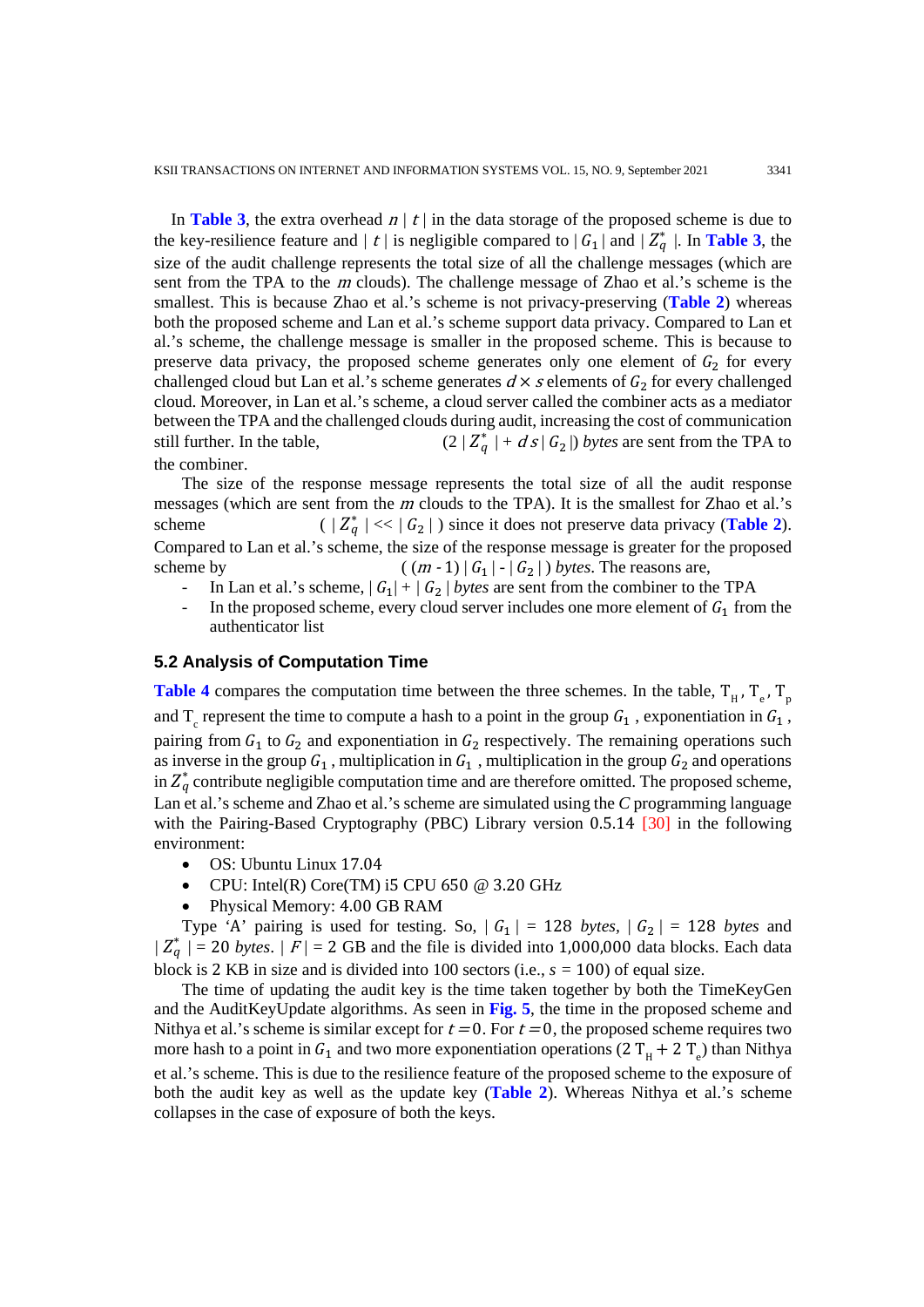| <b>Schemes</b>          | Data storage on the            | <b>Audit challenge</b>                             | <b>Audit response</b>       |
|-------------------------|--------------------------------|----------------------------------------------------|-----------------------------|
|                         | cloud servers ( <i>bytes</i> ) | (bytes)                                            | (bvtes)                     |
| Lan et al.'s            | $ F  + n  G_1 $                | $m/Z_q^*$   + $c$   $i$   +                        | $m( G_1  + d s/G_2 )$       |
| scheme                  |                                | $m d s  G_2  +$                                    | $+  G_1  +  G_2 $           |
| Zhao et al.'s<br>scheme | $ F  + (n+1)  G_1 $            | $2/Z_q^*$   + d s   $G_2$  <br>$m/Z_q^*$   + c   i | $m(2   G_1  + d s / Z_q^*)$ |
| <b>Proposed scheme</b>  | $ F  + (n+1)  G_1  +$          | $m/Z_q^*$   + $c$   $i$   +                        | $m(2   G_1   + d s/G_2)$    |
|                         | n/t                            | $m G_2 $ + $m d/t$                                 | $+ d/t$ )                   |

**Table 3.** Comparison of the data storage size and the size of audit messages

| <b>Table 4.</b> Comparison of computation time. |  |  |
|-------------------------------------------------|--|--|
|-------------------------------------------------|--|--|

|                             | Lan et al.'s scheme                   | Zhao et al.'s scheme                   | <b>Proposed scheme</b>            |
|-----------------------------|---------------------------------------|----------------------------------------|-----------------------------------|
| <b>Tag Generation</b>       | $nT_{\rm H}$ + $n(s+1)T_{\rm a}$      | $nT_{\rm H}$ + (2n + 1) T <sub>a</sub> | $(2n+1)$ T <sub>a</sub>           |
| <b>Challenge Generation</b> | $2 dT_e + d sT_n$                     |                                        | $T_e + T_p$                       |
| <b>Proof Generation</b>     | $cT_{\rm g}$ + (m d s) T <sub>c</sub> | $C_{\perp}$                            | $cTe + (m d s) Tc$                |
| <b>Proof Verification</b>   | $cT_{\rm H}$ + (c+1) T <sub>a</sub> + | $(c+d)$ T <sub>H</sub> + $(c+d)$       | $4dT_{\rm H} + (6d + 5)T_{\rm g}$ |
|                             | $(d+1)$ T <sub>n</sub>                | $T_{\rm e}$ + (d+2) $T_{\rm n}$        | +(d+5) $T_n + sd$                 |
|                             |                                       |                                        |                                   |

It can be seen from **Fig. 6**, that the tag generation time of the proposed scheme is lesser compared to the existing schemes since its *AuthGen* algorithm replaces the costly hash to an element of  $G_1$  by hash to an element of  $Z_q^*$ . Comparatively, the time is much higher for Lan et al.'s scheme due to greater number of exponentiations (in **Table 4**,  $n(s+1)T_e$ ) =  $(2n+1)T_e$ ).

 Let *c* be the number of challenged blocks. **Fig. 7** and **Fig. 8** depict the time taken to generate the audit challenge messages for  $m = 10$  *clouds* with  $d = 1$  *client* and  $d \geq 50$  *clients* respectively. Zhao et al.'s scheme is not privacy-preserving and so its challenge generation algorithm does not contain any of the major operations (mentioned above). Hence, the time consumed by Zhao et al.'s scheme is very minimal and is therefore omitted in **Table 4** and in the figures. In both the figures, the time taken by the proposed scheme is constant and is much lesser than Lan et al.'s scheme. This is because, the proposed scheme requires lesser number of exponentiations and pairing operations  $(T_e$  and  $T_p)$  than Lan et al.'s scheme (**Table 4**).

 **Fig. 9** and **Fig. 10** illustrate the total time taken by <sup>m</sup> = 10 *clouds* to generate the audit response messages with  $d = 1$  *client* and  $d \ge 50$  *clients* respectively. Here, the proof generation time of Lan et al.'s scheme and the proposed scheme are almost similar and also higher than Zhao et al.'s scheme. This is also due to the same reason that Zhao et al.'s scheme is not privacy-preserving.

 **Fig. 11** and **Fig. 12** portray the time taken to verify the audit proof messages of 10 *clouds* (*m*) with  $d = 1$  *client* and  $d \ge 50$  *clients* respectively. In both the figures, the proof verification time of the proposed scheme is much lesser than the other two schemes due to lesser number of hash to an element of  $G_1$  and exponentiations. ( $c \gg d$ ,  $T_c < T_p$ ,  $T_c < T_e$  and  $T_c < T_H$  in **Table 4**).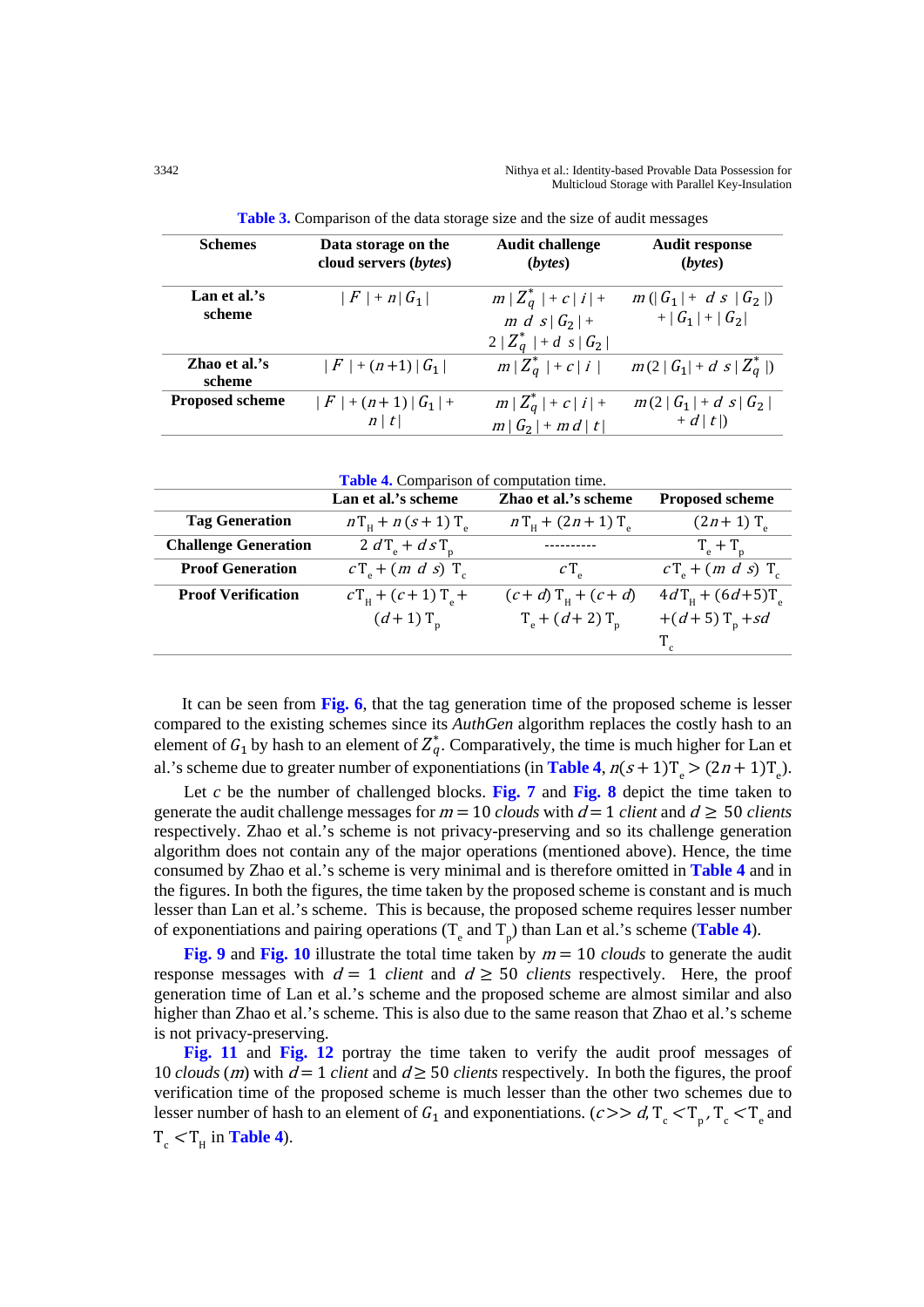



# **6. Conclusion and Future Work**

In this paper, an Identity-based PDP scheme with parallel key-insulation is proposed for multicloud storage. To our knowledge, it is the first key-exposure resilient scheme in distributed cloud storage auditing. It reduces the risk of exposure of update keys. The update key is a secret key used to update the auditing secret key (audit key). Our scheme will not fail, even if some of the update keys and some of the audit keys are both exposed. It protects the privacy of data during third party auditing and is also secure against malicious Cloud Service Providers. The scheme is extended further, to handle auditing delegations from multiple clients using a batch approach.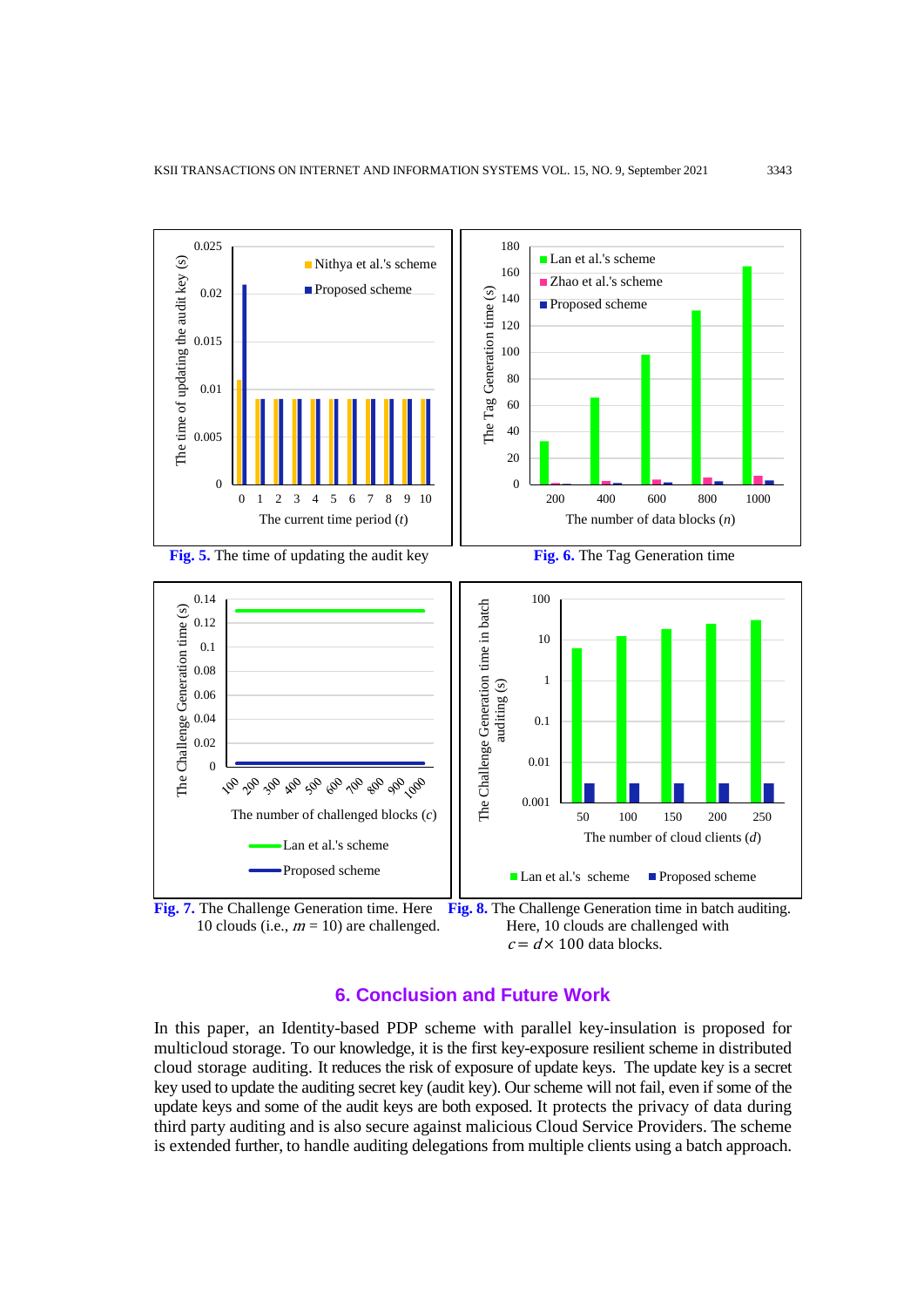

batch auditing. Here,  $c = d \times 100$  data blocks.

Both the numerical and the experimental analyses show that the proposed scheme can efficiently verify the integrity of cloud data. Although the proof generation time of the proposed scheme and Lan et al.'s scheme are similar, our proposed scheme has the added advantage of being resilient to key-

exposure whereas Lan et al.'s scheme is not.

 Our future work is to extend the above scheme to provide intrusion resilience i.e., change the update key in every time period. This is to strengthen the security of auditing even if many of the update keys and many of the audit keys are both exposed.





**Fig. 11.** The Proof Verification time. The audit **Fig. 12.** The Proof Verification time in batch auditing. proof from 10 clouds are verified. Here,  $m = 10$  clouds and  $c = d \times 100$  data blocks.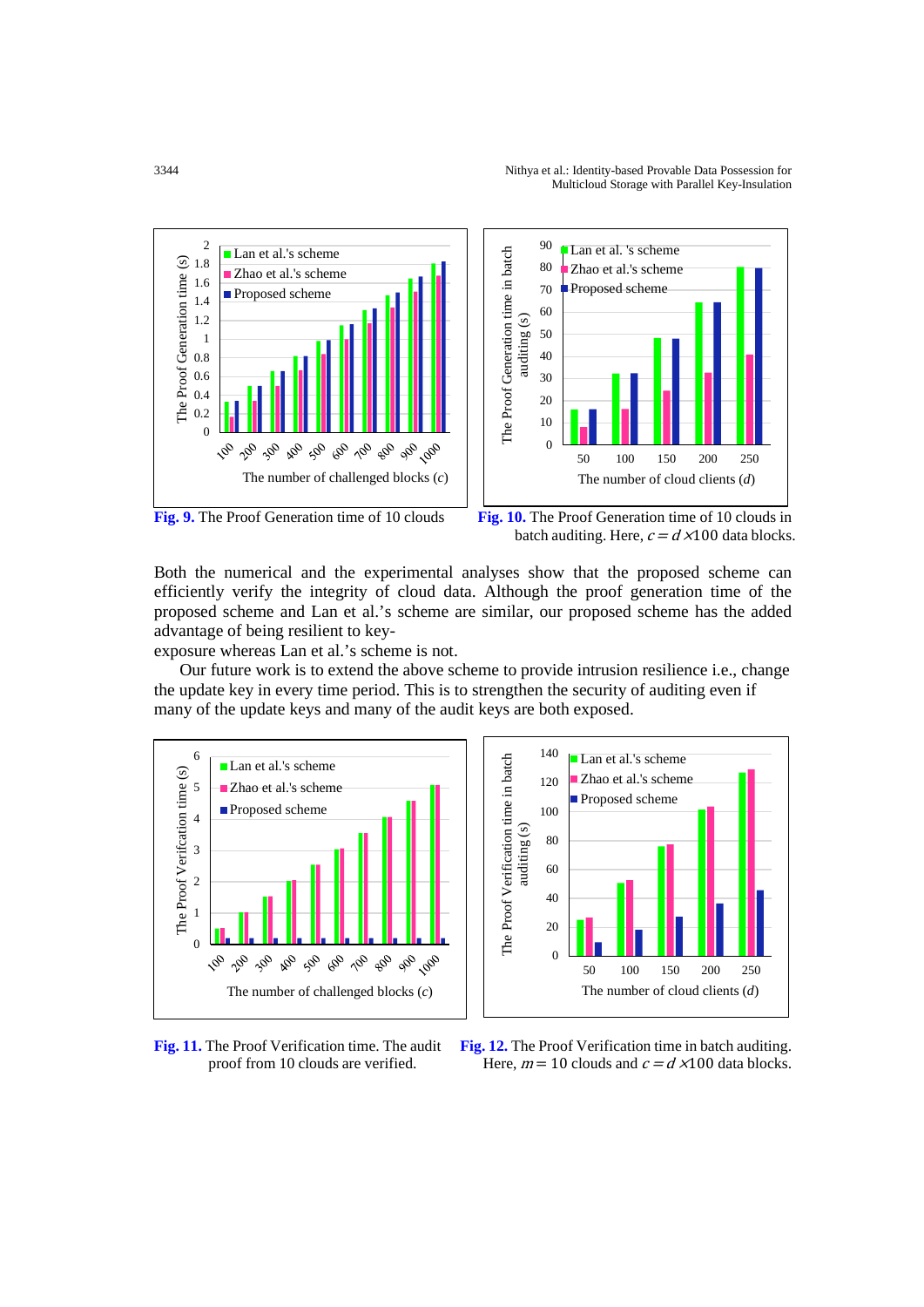#### **Acknowledgments**

We would like to sincerely thank Dr.S. Jayaprakash, Emeritus Professor, formerly with IIT Madras and Late Dr.V. Sankaranarayanan, Former Director (University Project), B.S.A. University for their advice and encouragement which were very helpful in improving the quality of this work.

#### **References**

- [1] B. Borcherding, "Why Enterprises are Accelerating Cloud Adoption," *Forbes Technology Council*, 2020. [Article \(CrossRef Link\)](https://www.forbes.com/sites/forbestechcouncil/2020/07/17/why-enterprises-are-accelerating-cloud-adoption/#75864804f498)
- [2] K. Weins, "Cloud Computing Trends:2021 State of the Cloud Report," *Flexera*, 2021. [Article \(CrossRef Link\)](https://www.flexera.com/blog/industry-trends/trend-of-cloud-computing-2020/)
- [3] Forrester Consulting, "86% of enterprises have adopted a multi-cloud strategy," *Help Net Security*, 2018. [Article \(CrossRef Link\)](https://www.helpnetsecurity.com/2018/07/16/multi-cloud-strat)
- [4] H. Wang, "Identity-Based Distributed Provable Data Possession in Multicloud Storage," *IEEE Trans. on Services Computing*, vol. 8, no. 2, pp. 328-340, Mar. 2015. [Article \(CrossRef Link\)](https://doi.org/10.1109/TSC.2014.1)
- [5] Y. Zhu, G. Ahn, H. Hu, and S. Yau, "Dynamic audit services for outsourced storages in clouds," *IEEE Trans. on Services Computing*, vol. 6, no. 2, pp. 227-238, Apr. 2013[. Article \(CrossRef Link\)](https://doi.org/10.1109/TSC.2011.51)
- [6] H. Wang, "Proxy provable data possession in public clouds," *IEEE Trans. on Services Computing*, vol. 6, no. 4, pp. 551-559, Oct. 2013. Article [\(CrossRef Link\)](https://doi.org/10.1109/TSC.2012.35)
- [7] G. Ateniese, R. Burns, R. Curtmola, J. Herring, L. Kissner, Z. Peterson, and D. Song, "Provable data possession at untrusted stores," in *Proc. of the 14th ACM Conf. on Computer and Communs. Security(CCS'07)*, pp. 598-609, Oct. 2007. Article [\(CrossRef Link\)](https://doi.org/10.1145/1315245.1315318)
- [8] J. Yu, K. Ren, C. Wang, and V. Varadharajan, "Enabling cloud storage auditing with key-exposure resistance," *IEEE Trans. on Information Forensics & Security*, vol. 10, no. 6, pp. 1167-1179, June, 2015. Article [\(CrossRef Link\)](https://doi.org/10.1109/TIFS.2015.2400425)
- [9] J. Yu, K. Ren, and C. Wang, "Enabling cloud storage auditing with verifiable outsourcing of key updates," *IEEE Trans. on Information Forensics & Security*, vol. 11, no. 6, pp. 1362–1375, June, 2016. Article [\(CrossRef Link\)](https://doi.org/10.1109/TIFS.2016.2528500)
- [10] J. Yu, and H. Wang, "Strong key-exposure resilient auditing for secure cloud storage," *IEEE Trans. on Information Forensics and Security*, vol. 12, no. 8, pp. 1931–1940, Aug. 2017. Article [\(CrossRef Link\)](https://doi.org/10.1109/TIFS.2017.2695449)
- [11] R. Ding, Y. Xu, J. Cui, and H. Zhong, "A public auditing protocol for cloud storage system with Intrusion Resilience," *IEEE Systems Journal*, vol. 14, no. 1, pp. 633-644, Mar. 2020. Article [\(CrossRef Link\)](https://doi.org/10.1109/JSYST.2019.2923238)
- [12] Y. Xu, S. Sun, J. Cui, and H. Zhong, "Intrusion-resilient public cloud auditing scheme with Authenticator update," *Elsevier, Information Sciences*, vol. 512, pp. 616–628, Feb. 2020. Article [\(CrossRef Link\)](https://doi.org/10.1016/j.ins.2019.09.080)
- [13] C. Hu, Y. Xu, P. Liu, J. Yu, S. Guo and M. Zhao, "Enabling cloud storage auditing with keyexposure resilience under continual key-leakage," *Elsevier, Information Sciences*, vol. 520, pp. 15–30, May, 2020. Article [\(CrossRef Link\)](https://doi.org/10.1016/j.ins.2020.02.010)
- [14] X. Zhang, H. Wang, and C. Xu, "Identity-based key-exposure resilient cloud storage public auditing scheme from lattices," *Elsevier, Information Sciences*, vol. 472, pp. 223–234, Jan. 2019. Article [\(CrossRef Link\)](https://doi.org/10.1016/j.ins.2018.09.013)
- [15] S.M.V. Nithya and R. Uthariaraj, "Identity-based Public Auditing Scheme for Cloud Storage with Strong Key-Exposure Resilience," *Hindawi Security & Commun. Networks*, pp. 1–13, Jan. 2020. Art. No. 4838497. Article [\(CrossRef Link\)](https://doi.org/10.1155/2020/4838497)
- [16] S. Peng, F. Zhou, J. Xu, and Z. Xu, "Comments on "Identity-Based Distributed Provable Data Possession in Multicloud Storage"," *IEEE Trans. on Services Computing*, vol. 9, no. 6, pp. 996- 998, Nov. 2016. Article [\(CrossRef Link\)](https://doi.org/10.1109/TSC.2016.2589248)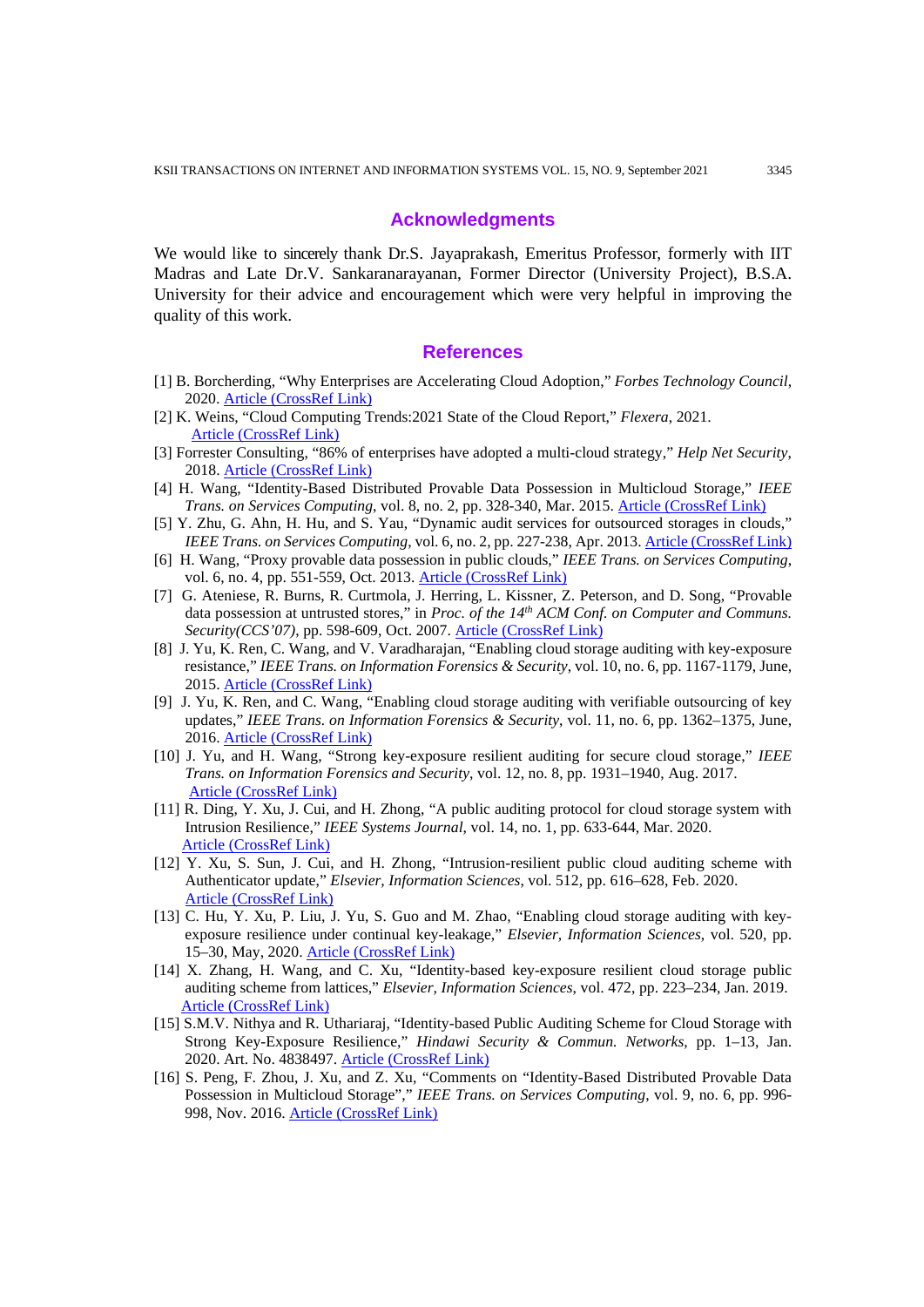- [17] C. Lan, H. Li, and C. Wang, "Analysis of the comments on "Identity-Based Distributed Provable Data Possession in Multicloud Storage"," *IEEE Trans. on Services Computing*, vol. 14, no. 1, pp. 44-46, Jan. 2021. Article [\(CrossRef Link\)](https://doi.org/10.1109/TSC.2017.2778250)
- [18] J. Zhao, C. Xu, and Kefei Chen, "A Security-Enhanced Identity-Based Batch Provable Data Possession Scheme for Big Data Storage," *KSII Transactions on Internet and Information Systems*, vol. 12, no. 9, pp. 4576-4598, Sep. 2018. Article [\(CrossRef Link\)](http://doi.org/doi:10.3837/tiis.2018.09.025)
- [19] F. Zhou, S. Peng, J. Xu, and Z. Xu, "Identity-Based Batch Provable Data Possession with Detailed Analyses," *International Journal of Foundations of Computer Science*, vol. 28, no. 6, pp. 743-760, 2017. Article [\(CrossRef Link\)](https://doi.org/10.1142/S0129054117400160)
- [20] H. Wang, Q. Wu, B. Qin, and J. Domingo-Ferrer, "Identity-based remote data possession checking in public clouds," *IET Information Security*, vol. 8, no. 2, pp. 114-121, Mar. 2014. Article [\(CrossRef Link\)](https://digital-library.theiet.org/content/journals/10.1049/iet-ifs.2012.0271)
- [21] Y. Wang, Q. Wu, B. Qin, W. Shi, R.H. Deng, and J. Hu, "Identity-based Data outsourcing with comprehensive auditing in clouds," *IEEE Trans. on Information Forensics & Security*, vol. 12, no. 4, pp. 940-952, Apr. 2017. [Article \(CrossRef Link\)](https://doi.org/10.1109/TIFS.2016.2646913)
- [22] Y. Zhang, J. Yu, R. Hao, C. Wang and K. Ren, "Enabling Efficient User Revocation in Identity-Based cloud storage auditing for shared big data," *IEEE Trans. on Dependable & Secure computing*, vol. 17, no. 3, pp. 608-619, May 2020[. Article \(CrossRef Link\)](https://doi.org/10.1109/TDSC.2018.2829880)
- [23] Y. Li, Y. Yu, G. Min, W. Susilo, J. Ni and K. R. Choo, "Fuzzy Identity-Based Data Integrity Auditing for Reliable Cloud Storage Systems," *IEEE Trans. on Dependable & Secure computing*, vol. 16, no. 1, pp. 72-83, Jan. 2019. [Article \(CrossRef Link\)](https://doi.org/10.1109/TDSC.2017.2662216)
- [24] Y. Zhu, H. Hu, G. Ahn, and M. Yu, "Cooperative provable data possession for integrity verification in multicloud storage," *IEEE Trans. on Parallel & Distributed Systems*, vol. 23, no. 12, pp. 2231- 2244, Dec. 2012[. Article \(CrossRef Link\)](https://doi.org/10.1109/TPDS.2012.66)
- [25] C. Wang, S.S. M Chow, Q. Wang, K. Ren and W. Lou, "Privacy-preserving public auditing for Secure cloud storage," *IEEE Trans. on Computers*, vol. 62, no. 2, pp. 362-375, Feb. 2013. [Article \(CrossRef Link\)](https://doi.org/10.1109/TC.2011.245)
- [26] B. Wang, B. Li, and H. Li, "Oruta: Privacy-preserving public auditing for shared data in the cloud," *IEEE Trans. on Cloud Computing*, vol. 2, no. 1, pp. 43-56, Jan. 2014. **[Article \(CrossRef Link\)](https://doi.org/10.1109/TCC.2014.2299807)**
- [27] G. Hanaoka, Y. Hanaoka and H. Imai, "Parallel Key-Insulated Public Key Encryption," in *Proc. of the 9th Springer Int. Conf. on Theory and Practice in Public Key Cryptography (PKC 2006)*, LNCS 3958, pp. 105-122, 2006. Article [\(CrossRef Link\)](https://link.springer.com/chapter/10.1007/11745853_8)
- [28] D. Boneh, "A brief look at pairings based cryptography," in *Proc. of the 48th Annual IEEE Symposium on Foundations of Computer Science (FOCS '07)*, pp. 19-26, Oct. 2007. [Article \(CrossRef Link\)](https://doi.org/10.1109/FOCS.2007.51)
- [29] R. B. Amarapu and P.V. Reddy, "Efficient Identity-Based Parallel Key-Insulated Signature Scheme using Pairings over Elliptic Curves," *Journal of Scientific & Industrial Research*, vol. 77, pp. 24- 28, Jan. 2018[. Article \(CrossRef Link\)](http://nopr.niscair.res.in/handle/123456789/43313)
- [30] B. Lynn, "The Pairing-Based Cryptographic Library," 2018. Article [\(CrossRef Link\)](https://crypto.stanford.edu/pbc/)